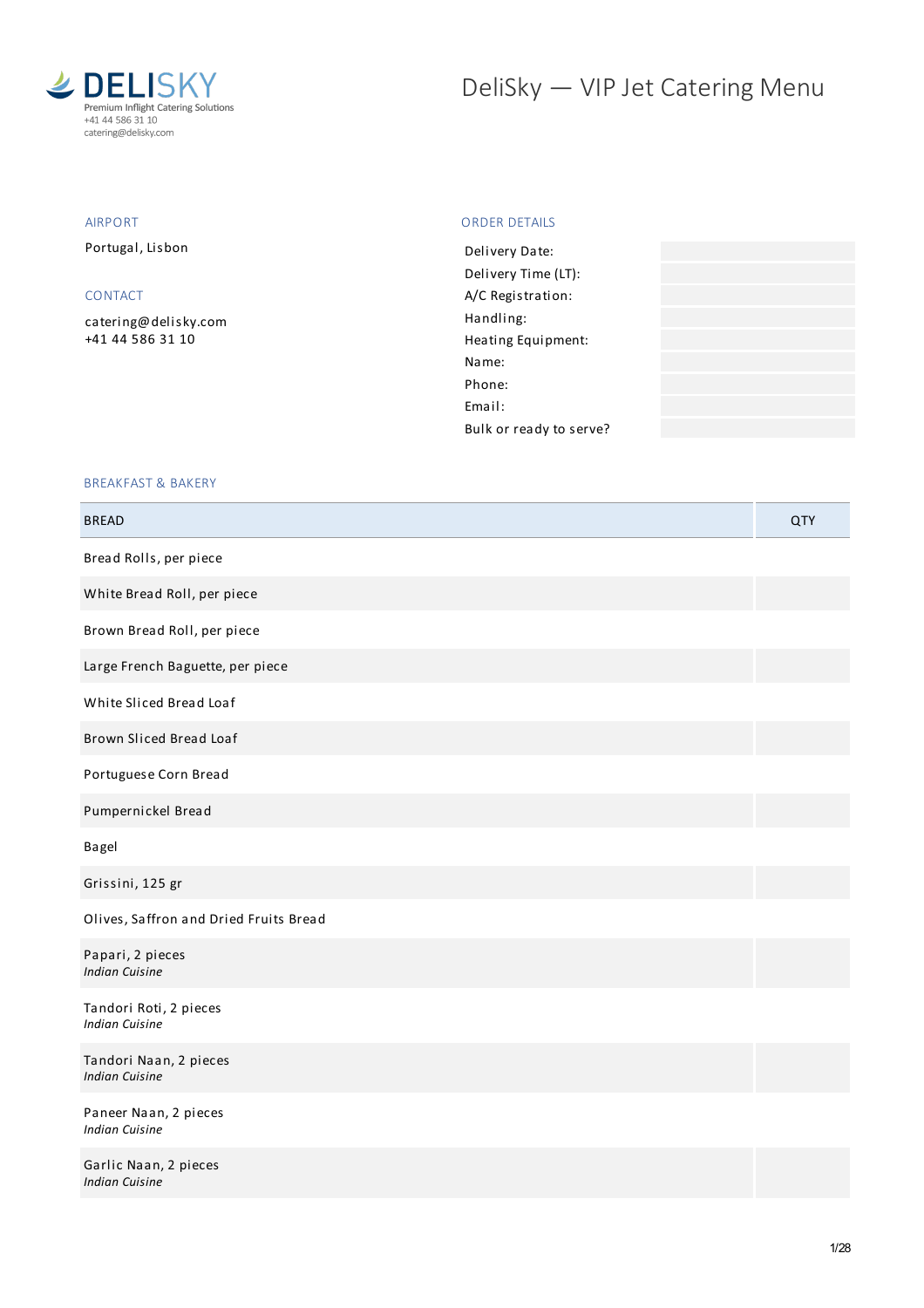| <b>PASTRIES</b>                                   | QTY |
|---------------------------------------------------|-----|
| Selection of Mini Portuguese Pastries, per piece  |     |
| Selection of Large Portuguese Pastries, per piece |     |
| Mini Croissant                                    |     |
| Large Croissant                                   |     |
| Muffin                                            |     |
| Breakfast Cake                                    |     |
|                                                   |     |

| <b>CONDIMENTS</b>                | QTY |
|----------------------------------|-----|
| Butter pad, 10gr                 |     |
| Butter, 20gr                     |     |
| Butter Rosette, 30gr             |     |
| Butter Herbs, 20gr               |     |
| Traditional Portuguese Jam, 30gr |     |
| Honey jar, 30gr                  |     |
| Ketchup, small jar               |     |
| Mayonaise, small jar             |     |
| Mustard, small jar               |     |

| <b>YOGHURTS</b><br>. | <b>QTY</b> |
|----------------------|------------|
|                      |            |

Organic Fruit Yoghurt, 150gr

| <b>CEREALS</b>                             | <b>QTY</b> |
|--------------------------------------------|------------|
| Cereal, 100gr                              |            |
| Assorted Breakfast Cereal, mini box 250gr  |            |
| Assorted Breakfast Cereal, large box 400gr |            |

| <b>BLINIS &amp; PANCAKES</b> | $\sim$ Ty<br>$\mathbf u$ |
|------------------------------|--------------------------|
|------------------------------|--------------------------|

Pancakes, 2 pieces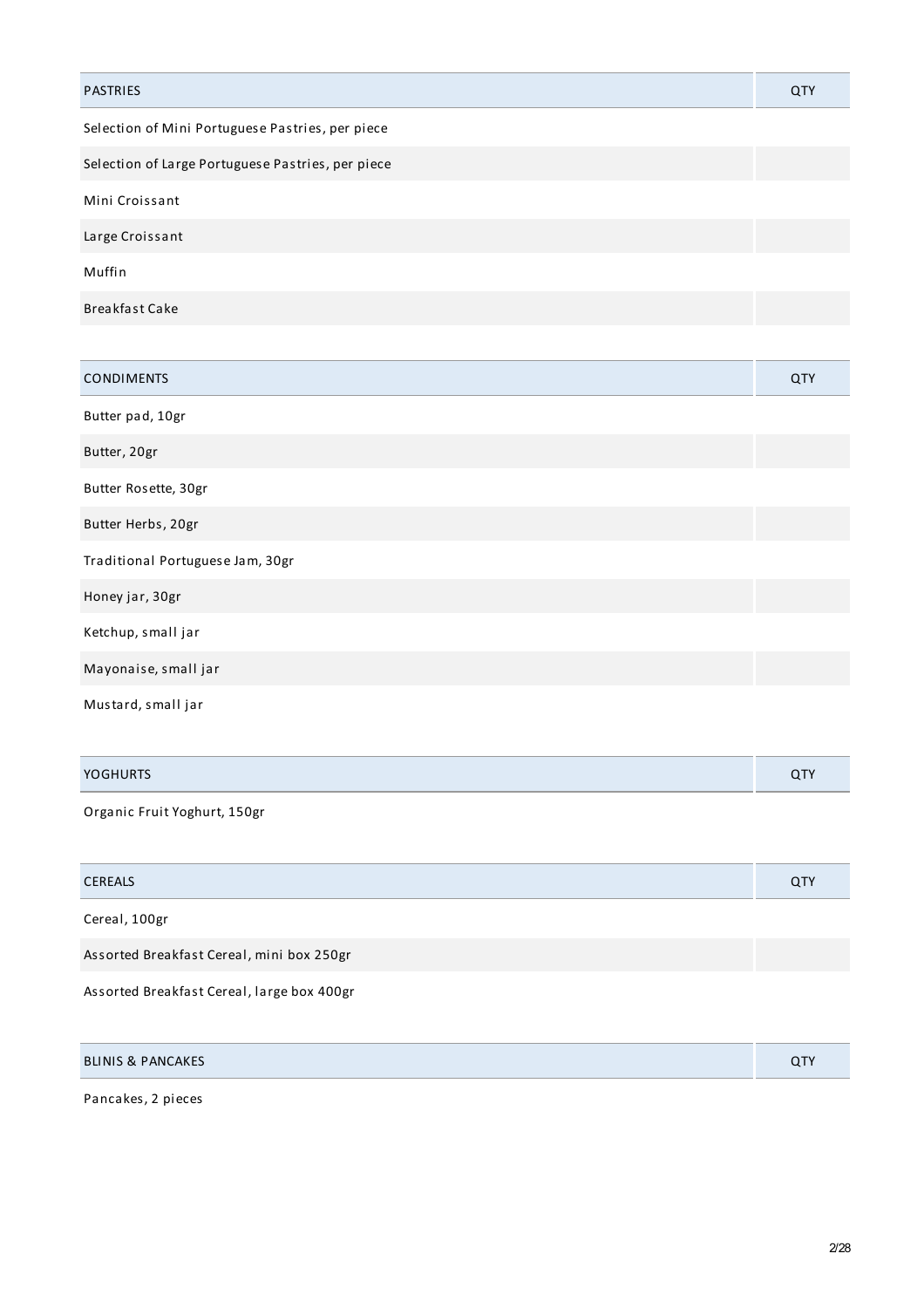| <b>COLD CUTS</b>                                     | QTY |
|------------------------------------------------------|-----|
| Breakfast Cheeses, 300 gr                            |     |
| Breakfast Meats, 300 gr                              |     |
|                                                      |     |
| <b>MUESLI &amp; FRUITS</b>                           | QTY |
| Fruit Salad, 100gr                                   |     |
|                                                      |     |
| <b>HOT BREAKFAST</b>                                 | QTY |
| Fried Eggs, per piece                                |     |
| Scrambled Eggs, 2 eggs                               |     |
| Scrambled Eggs with Baby Green Asparagus Tips, 200gr |     |
| Grilled Tomatoes, 2 pieces                           |     |
| Mushrooms, 100gr                                     |     |
| Baked Beans, 100gr                                   |     |
| Plain Omelette, 2 eggs                               |     |
| Cheese Omelette, 2 eggs                              |     |
| Ham and Cheese Omelette, 2 eggs                      |     |
| Mushroom Omelette, 2 eggs                            |     |
| Pork Bacon, 100gr                                    |     |
| Paultry Bacon, 100gr                                 |     |
| Pork Sausage, 3 pieces                               |     |
| Paultry Sausage, 3 pieces                            |     |
|                                                      |     |

| <b>COLD BREAKFAST SETS</b> |  |
|----------------------------|--|
|                            |  |

Cold Breakfast Tray fresh orange juice, assorted breads, pastries, fine butter, jam and honey, yoghurt, cereals, sliced matured cheeses, *ham and freshly sliced fruits*

| BREAKFAST<br><b>CREW</b><br>ິ<br>- |
|------------------------------------|
|------------------------------------|

## Crew Cold Breakfast Tray

fresh orange juice, bread, mini pastries, fine butter, jam and honey, yoghurt, cereals, sliced matured cheeses, ham *and freshly sliced fruits*

## Crew Hot Breakfast Tray

fresh orange juice, bread, mini pastries, fine butter, jam and honey, yoghurt, cereals, sliced matured cheeses, ham *and freshly sliced fruits, your favourite eggs: scrambled or omelette with bacon or sausage*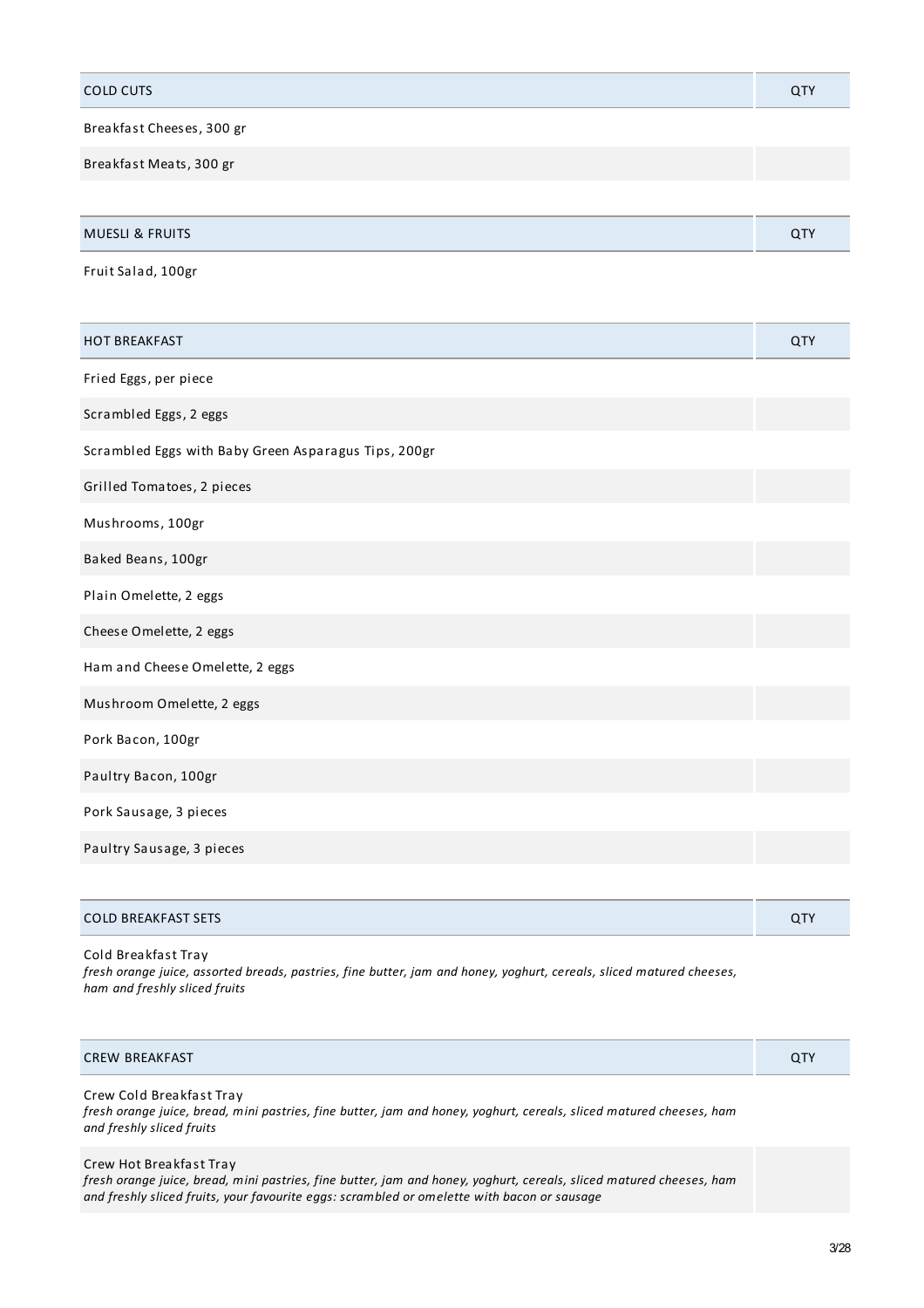### Hot Breakfast Tray

fresh orange juice, assorted breads, pastries, fine butter, jam and honey, yoghurt, cereals, sliced matured cheeses, *ham and freshly sliced fruits, your favourite eggs: scrambled or omelette with bacon or sausage*

| <b>COLD MEALS</b>                |     |
|----------------------------------|-----|
| <b>CRUDITEES</b>                 | QTY |
| Crudites with 2 dips, 150 gr     |     |
| Crudites with 2 dips, 300 gr     |     |
| Crudites with 2 dips, 600 gr     |     |
|                                  |     |
| <b>SNACKS</b>                    | QTY |
| Pringles, small box              |     |
|                                  |     |
| Pringles, large box              |     |
| Salted Nuts, 200 gr              |     |
| Salted Dried Fruits, 200 gr      |     |
|                                  |     |
| CANAPÉS                          | QTY |
| Assorted Cold Canapes, 20 pieces |     |

Assorted Cold Canapes, 50 pieces

Assorted VIP Canape, per piece

Canape with Caviar, per piece *min 10 per order*

| <b>FINGER FOODS</b>                                 | QTY |
|-----------------------------------------------------|-----|
| Box of Salted Verrines, 6 pieces                    |     |
| Our Salted Lollopops, 6 pieces                      |     |
| Cherry Tomatoes and Mozzarella, 6 pieces            |     |
| Cherry Tomatoes and Prawns, 6 pieces                |     |
| Quail Eggs with Prawns and Cocktail Sauce, 6 pieces |     |
| Quail Eggs with Tuna, 6 pieces                      |     |
| Shrimp Tempura with Yoghurt Sauce, 6 pieces         |     |
| Marinated Salmon, 6 pieces                          |     |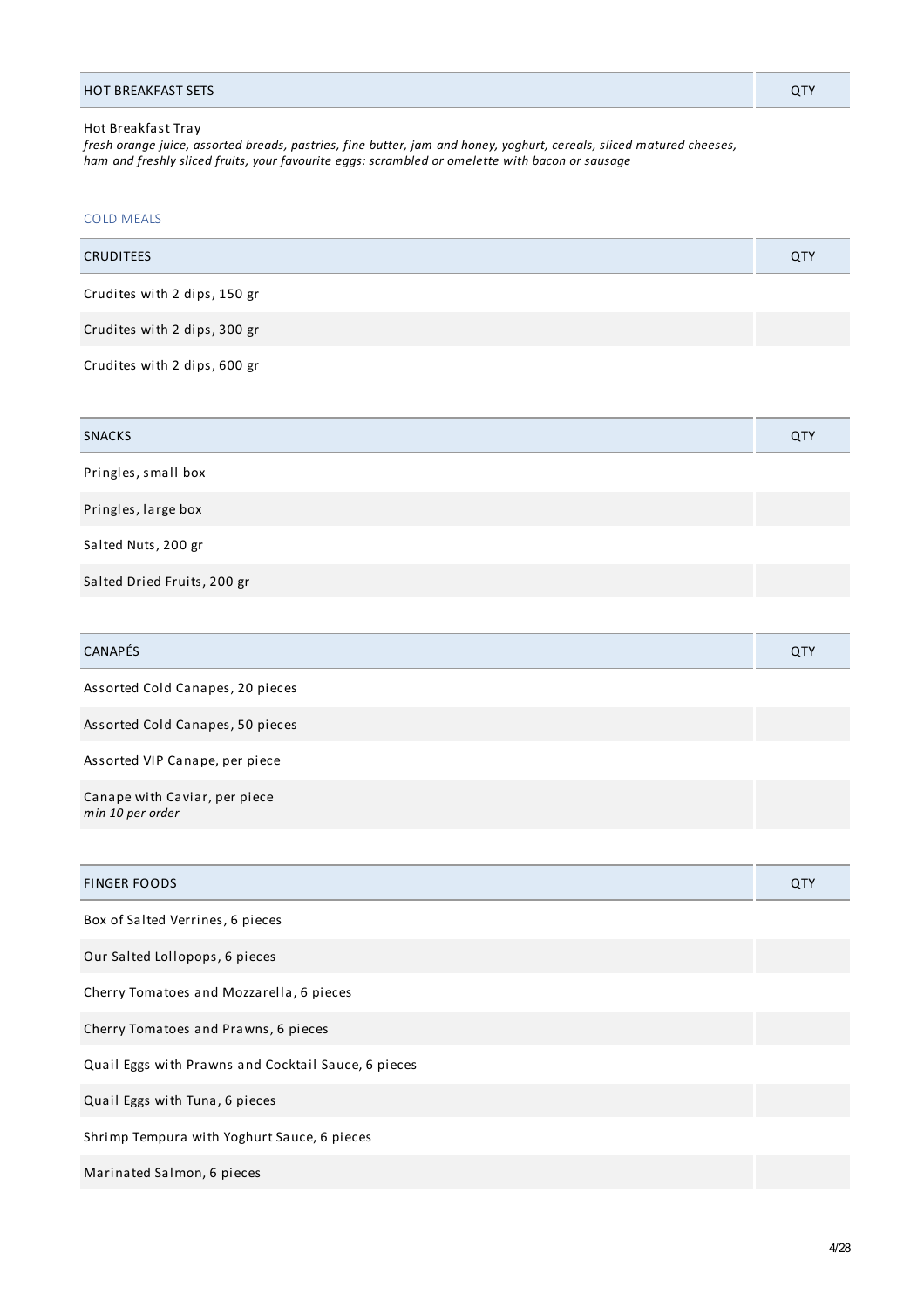| SANDWICHES                                                           | QTY |
|----------------------------------------------------------------------|-----|
| Smoked Salmon Gourmet Sandwich                                       |     |
| Salmon, Cucumber, White cheese and Chives Gourmet Sandwich           |     |
| Duck Foie Gras and Gruyere Cheese Gourmet Sandwich                   |     |
| Mozzarella and Sun Dried Tomato Gourmet Sandwich                     |     |
| Roasted Pork Tenderloin Gourmet Sandwich                             |     |
| Iberian Ham, Tomato and Lettuce Gourmet Sandwich                     |     |
| Coronation Chicken Gourmet Sandwich                                  |     |
| Smoked Turkey Ham, Ceddar Cheese and Batavia Letuce Gourmet Sandwich |     |
| Italian Breseola with Green Asparagus Gourmet Sandwich               |     |
| Vegetables with Natural Houmus Gourmet Sandwich                      |     |
| Iberian Ham and Brie Panini                                          |     |
| Smoked Chicken with Blue Stilton Cheese Panini                       |     |
| Roast Beef Panini                                                    |     |
| Grilled Ham with Honey, Cheddar and Pickles Panini                   |     |
| Grilled Chicken, Bacon, Pesto and Provolone Cheese Panini            |     |
| Roasted Peppers and Pesto Panini                                     |     |
| Mozarella with Roasted Peppers and Pesto Panini                      |     |
| Italian Proscuito, Grilled Mushrooms and Halumi Cheese Panini        |     |
| Marinated Salmon Open Sandwich                                       |     |
| Tomato and Mozzarella Open Sandwich                                  |     |
| Grilled Chicken, Tomato and Mayonaise Open Sandwich                  |     |
| Prawn Mayonnaise and Avacado Open Sandwich                           |     |
| Vietnamesse Chicken Open Sandwich                                    |     |
| Grilled Chicken, Avocado and Mozarella Open Sandwich                 |     |
| Poached Egg and Grilled Smoked Ham Open Sandwich                     |     |
| Club Sandwich with Chips                                             |     |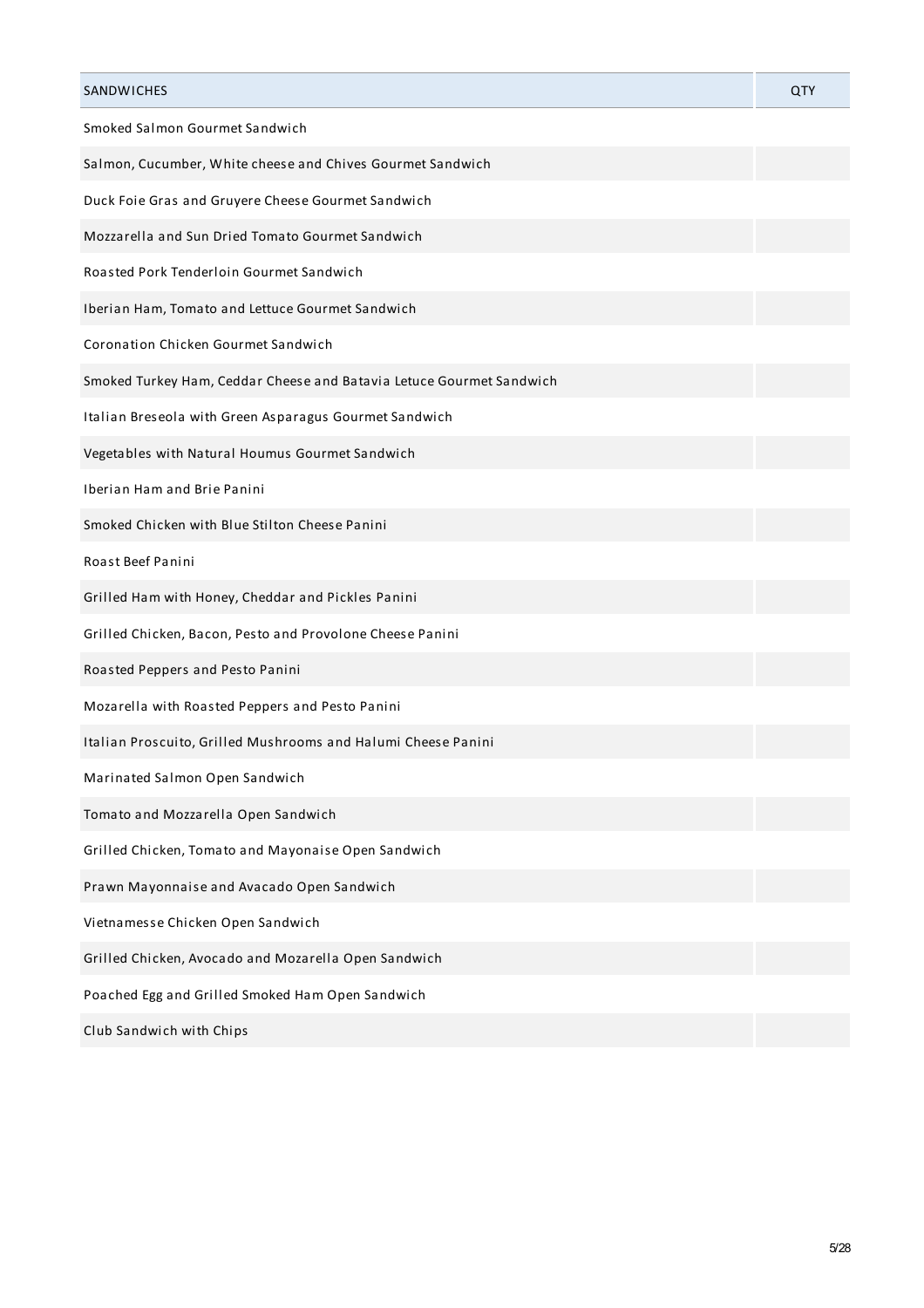| <b>STARTERS</b>                                                                                                                                 | <b>QTY</b> |
|-------------------------------------------------------------------------------------------------------------------------------------------------|------------|
| Portuguese Traditional Poultry filled Sausage, 4 bites<br>Portuguese cuisine                                                                    |            |
| Dried Tuna from the Algarve on a tender leaves salad with orange vinaigrette, 250gr<br>Portuguese cuisine                                       |            |
| Block of Foie Gras, 150gr<br>fig jam, onion chutney and homemade toasts                                                                         |            |
| Veal Carpaccio, 150gr<br>with Grana Podano slivers, arugula salad, white truffle oil and wasabi vinaigrette                                     |            |
| Prawn Cocktail, 200gr                                                                                                                           |            |
| Chevre en Croute, 150gr<br>with wallnuts and green apple                                                                                        |            |
| The Woods Toast, 150gr<br>toasted rye bread, flavoured with garlic and corander, covered in green asparagus, wild mushrooms and Grana<br>Panado |            |
| Sea Carpaccio, 300gr<br>with fresh herbs and lemon aroma                                                                                        |            |
| Prawn Skewers, 3 pieces<br>with pineapple and garlic sauce                                                                                      |            |
| Fresh Mussels in Indias Saffron Cream, 250gr                                                                                                    |            |
| Marinated Foie Gras Terrine, 160gr<br>with fig jam and brioche toast                                                                            |            |
| Scallops Carpaccio, 300gr                                                                                                                       |            |
| Ham and Melon Kebab, 2 pieces                                                                                                                   |            |
| Crab Mille Feulle, 150gr<br>crab mousse with avocado pear, lime vinaigrette and baby leaves salad                                               |            |
| Fresh Cucumber Spring Rolls, 4 pieces                                                                                                           |            |
| Zucchini Skins, 6 pieces                                                                                                                        |            |

Baby Caprese Bites, 6 pieces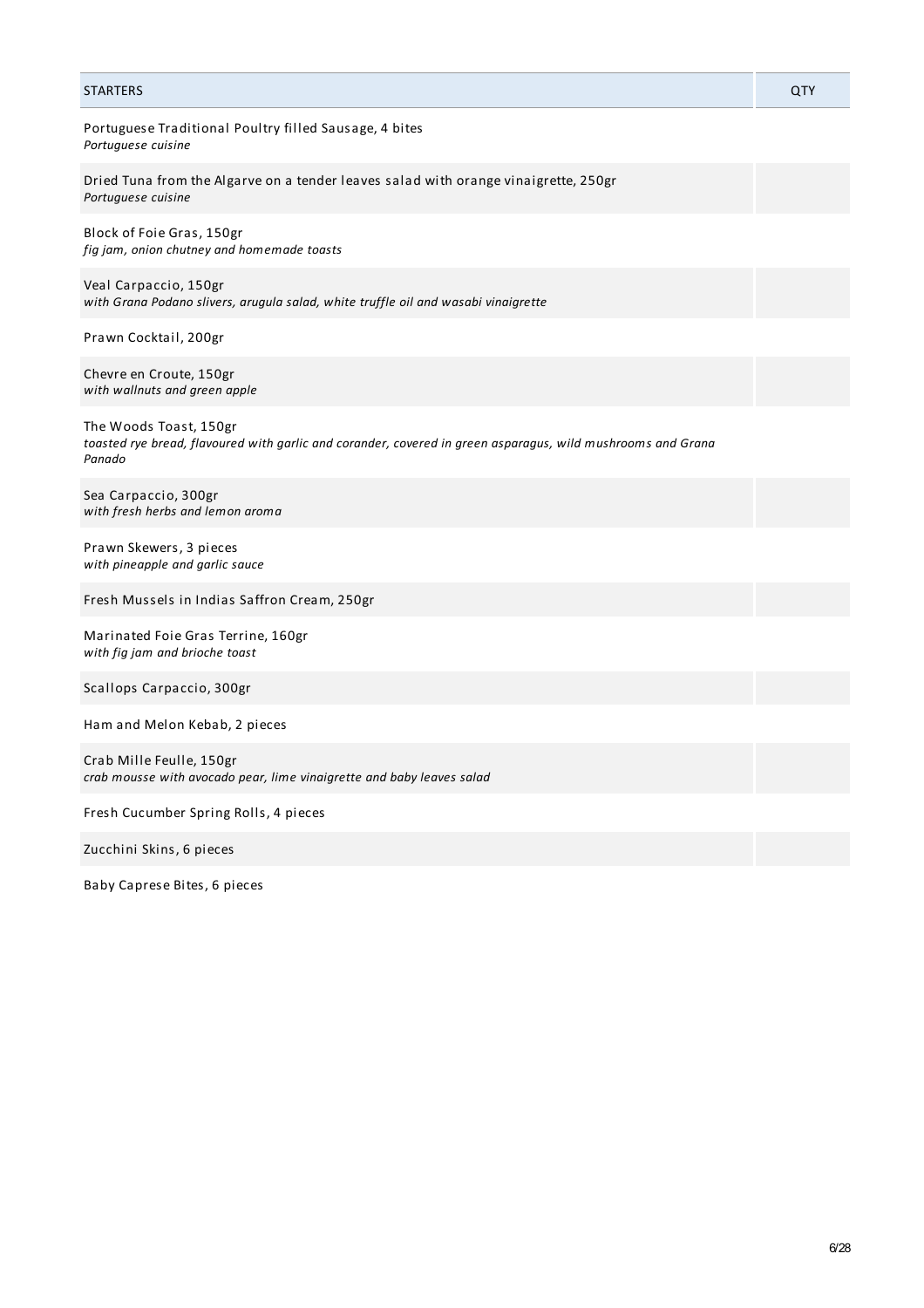## SUSHI QTY Sushi to Sashimi, 20 pieces Sushi to Sashimi Premium, 30 pieces *price on request* Tuna Sashimi, 7 pieces Salmon Sashimi, 7 pieces White Fish Sashimi, 7 pieces Temaki, per piece *Spicy Salmon, Philadelphia Cheese, Chives, Rice in a Nori Seaweed cone* Sushi Moriawase, 12 pieces Sushi (Nigiri, Hosomaki, Uramaki, Rolls, etc.) *on request*

## CAVIAR QTY

Sevruga Caviar *on request*

Beluga Caviar *on request*

Oscietra Caviar *on request*

| <b>PLATTERS</b>                                                                                                                                                       | QTY |
|-----------------------------------------------------------------------------------------------------------------------------------------------------------------------|-----|
| Cold Cuts with Pork, 150 gr                                                                                                                                           |     |
| Cold Cuts without Pork, 150 gr                                                                                                                                        |     |
| Cold Meat Delicatessen, 150 gr                                                                                                                                        |     |
| Cold Cuts-Non Processed Meats, 300 gr                                                                                                                                 |     |
| Cold Seafood Platter with Lobster, 400 gr                                                                                                                             |     |
| Cold Seafood Platter without Lobster, 400 gr                                                                                                                          |     |
| Cold Smoked Fish Platter, 300gr                                                                                                                                       |     |
| Smoked Salmon Platter, 300gr                                                                                                                                          |     |
| Italian Antipasti, 2 pax<br>Burrata, Proscuito de Parma, Bresaola and Mortadella with pizza bread                                                                     |     |
| Italian Antipasti, 5 pax<br>Assorted Italian cheese- 400gr, Assorted selected Italian Cold Meat Cuts- 400gr, Black and Green Olives, Dry and<br><b>Fresh Tomatoes</b> |     |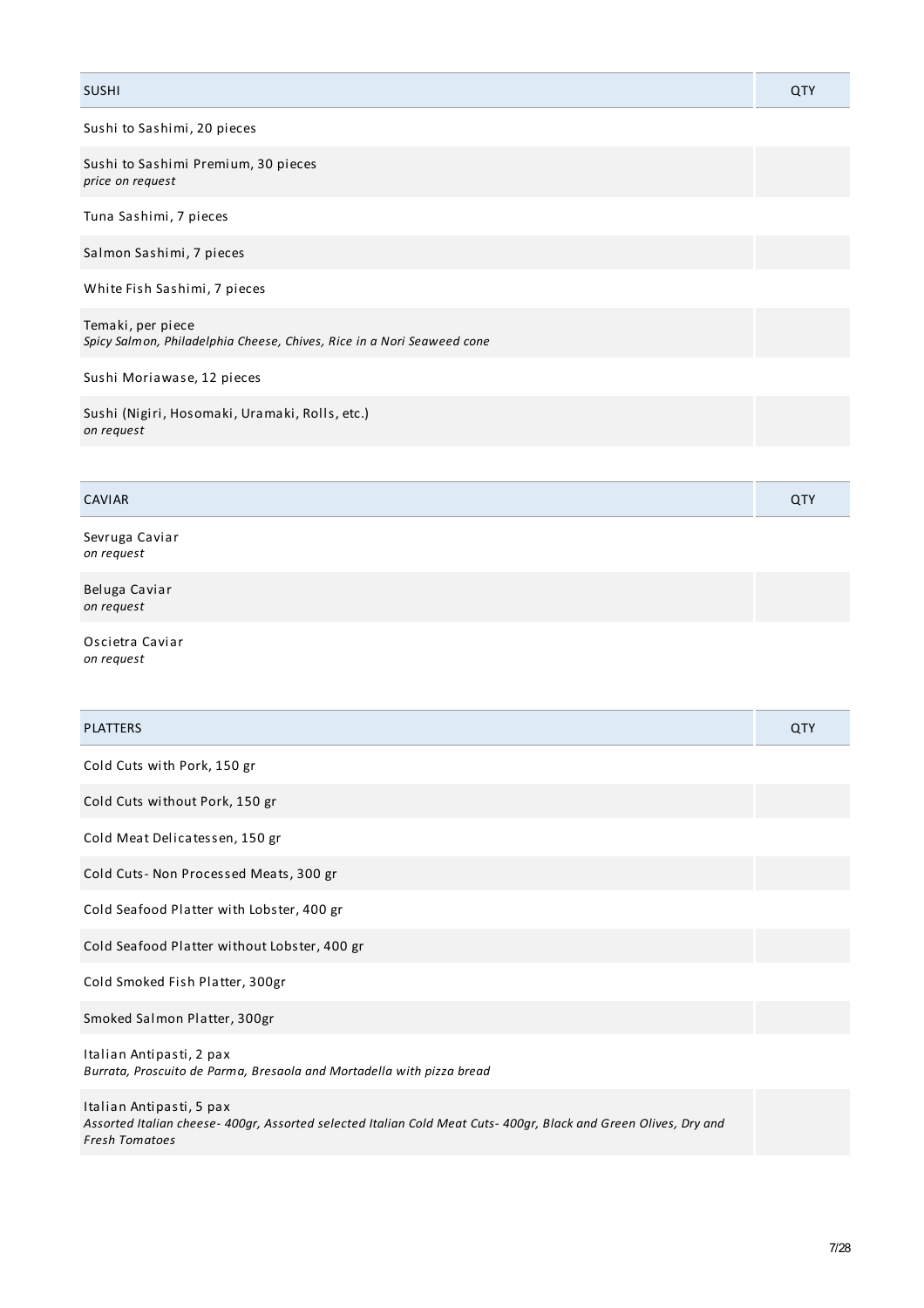| <b>SALADS</b>                                                                                                   | QTY |
|-----------------------------------------------------------------------------------------------------------------|-----|
| Portuguese Octopus Salad with corn bread toast, 300gr<br>Portuguese cuisine                                     |     |
| Portuguese Chickpea Salad with cod, chopped onion and tomato, 300gr<br>Portuguese cuisine                       |     |
| Portuguese Black Bean Salad, with canned tuna, boiled egg, chopped onion & parsley, 300gr<br>Portuguese cuisine |     |
| Chicken Caesar Salad, 300gr                                                                                     |     |
| Tuna Caesar Salad, 300gr                                                                                        |     |
| Prawn Caesar Salad, 300gr                                                                                       |     |
| Caprese Salad, 300gr                                                                                            |     |
| Salmon Salad, 300gr                                                                                             |     |
| Cheese Salad, 300gr                                                                                             |     |
| Cobb Salad, 300gr                                                                                               |     |
| Lobster Salad, 300gr                                                                                            |     |
| Roast Beef Salad, 300gr                                                                                         |     |
| Greek Salad, 300gr                                                                                              |     |
| Yellow Melon and Proscuitto Salad, 250gr                                                                        |     |
| Proscuitto Melon and Asparagus Salad, 250gr                                                                     |     |
| Azorean Tuna Salad, 300gr                                                                                       |     |
| Greek Edamame Salad, 300gr                                                                                      |     |
| Spring CousCous Salad with Basil Vinaigrette, 300gr                                                             |     |
| Cranberry Quinoa Salad with Candied Walnuts, 200gr                                                              |     |
| Lemon Herb Couscous salad, 200gr                                                                                |     |
| Green Bibb Salad, 200gr                                                                                         |     |
| Thai Quinoa Salad with Grilled Prawns, 300gr<br>Thai Cuisine                                                    |     |
| Thai Spicy Prawn Salad, 250gr<br>with light peanut chilli sauce and fresh fruit. Thai Cuisine                   |     |
| Thai Quinoa Salad, 200gr<br>Thai Cuisine                                                                        |     |
| Edamame and Prawn Salad, 200gr<br>Japanese Cuisine                                                              |     |
| Duck Salad, 250gr<br>Japanese Cuisine                                                                           |     |
|                                                                                                                 |     |

Crunch Tofu Salad, 250gr *Japanese Cuisine*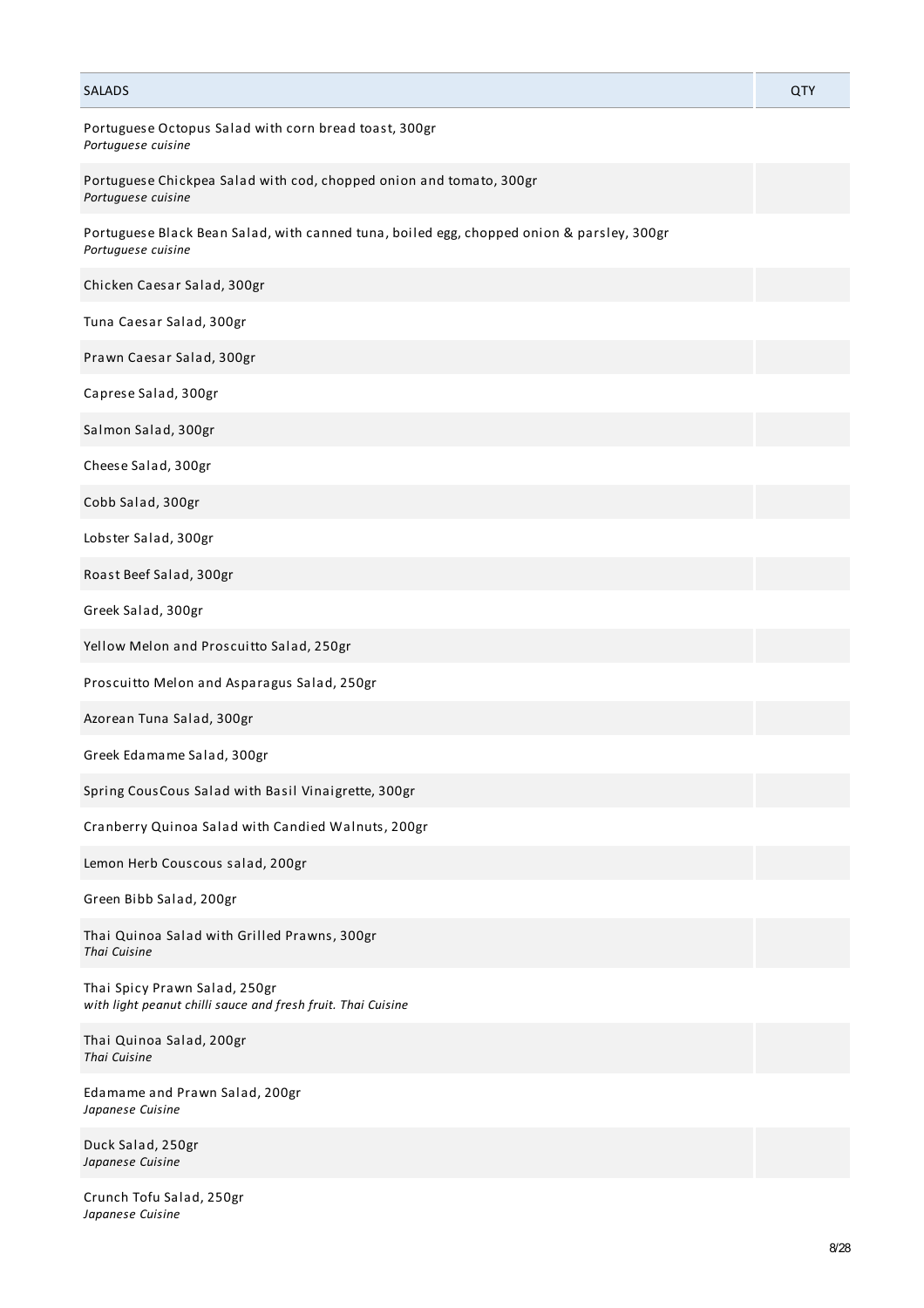| <b>LEBANESE</b>                                                                                                                                                | QTY |
|----------------------------------------------------------------------------------------------------------------------------------------------------------------|-----|
| Matubal, 150gr<br>baked eggplant paste with garlic and lemon juice                                                                                             |     |
| Muhammara, 150gr<br>red pepper paste with nut, tomato and onion                                                                                                |     |
| Houmous with avocado, 150gr                                                                                                                                    |     |
| Houmous, 150gr                                                                                                                                                 |     |
|                                                                                                                                                                |     |
| <b>EXTRA GARNISH &amp; SAUCES</b>                                                                                                                              | QTY |
| Herb Bunch                                                                                                                                                     |     |
| Garnish Box                                                                                                                                                    |     |
|                                                                                                                                                                |     |
| <b>COLD MEAL SETS</b>                                                                                                                                          | QTY |
| Cold Lunch Tray<br>one starter, one main course, cheese, bread and butter, one dessert                                                                         |     |
| Short Flight Cold Lunch Tray<br>one salad, antipasti, cold cut meats, smoked salmon or cheeses, freshly sliced fruit or desser, bred, butter and<br>condiments |     |
| Cold Snack Tray<br>four assorted finger sandwiches, one salad with dressing, one dessert, bread and butter                                                     |     |
| Five O'clock Tea<br>three petit fours; three assorted mini sandwiches; two scones; clotted cream and frsh made jam                                             |     |
| Six O'clock Tea<br>three scones; three petit fours; three macaroons; assorted of jam and hone, 3 pieces; bread, butter and slice of<br>cheese                  |     |
| <b>CREW MEALS</b>                                                                                                                                              | QTY |
| Crew Cold Lunch Tray<br>one starter, one main course, cheese, bread and butter, one dessert                                                                    |     |

Crew Short Flight Cold Lunch Tray one salad with dressing, six finger sandwiches, one dessert or fesh sliced fruits, bread, butter and two slices of *cheese*

## HOT MEALS

| <b>SNACKS &amp; STARTERS</b> | QTY |
|------------------------------|-----|
| Large Pizza                  |     |
| Individual Pizza             |     |
| Finger Pizza                 |     |
| Large Quiche                 |     |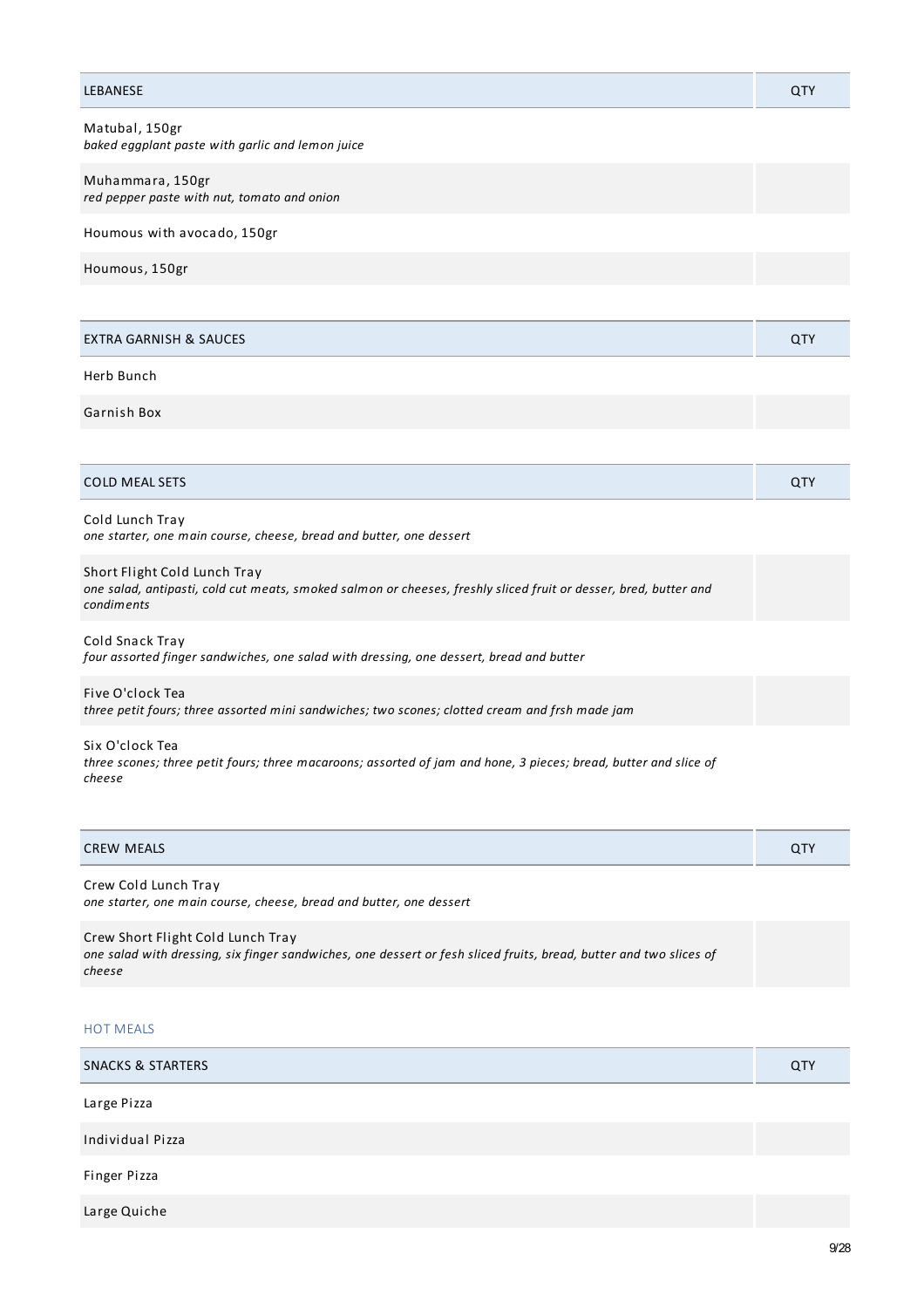Individual Quiche

| mulviqual Quiche                                                                 |
|----------------------------------------------------------------------------------|
| Finger Quiche                                                                    |
| Assorted Traditional Portuguese Snacks, 3 pieces                                 |
| Asparagus with Parma ham, 3 pieces                                               |
| Chicken and Pineapple Brochette, 3 pieces                                        |
| Mini Burgers, 3 pieces                                                           |
| Marinated Tuna with Sesame, 150 gr                                               |
| Grilled Calamari Strips, 200gr<br>with green sauce                               |
| Portobello Mushroom with Goat Cheese and Caramelised Onions, 150gr               |
| Caramelised Onion and Goat Cheese Tartlet, per piece                             |
| Steam White and Green Asparagus Salad with Fresh Lobster, 300gr                  |
| Wild Mushroom Tartlet, per piece<br>with blues stilton cheese and arrugula salad |
| Sauteed Foie over Fried Bread, Caramelized Pear and Sprout Salad, 150gr          |
| Stuffed Paris Mushrooms, 300gr<br>baked with herb butter and bacon               |
| Chevre au Gratin, per pieces<br>with rosemary, green apples and hazelnuts        |
| Prawns Sauteed with Garlic and Olive Oil, 300gr                                  |
| Assorted Meat and Fish Baby Skewers, 6 pieces                                    |
| Bun with Chicken, Vegetables and Coconut Curry, 3 pieces<br>Dim Sum              |
| Pork Dumplings with Mushrooms, 3 pieces<br>Dim Sum                               |
| Duck Crepe with Hoisin Sauce, 3 pieces<br>Dim Sum                                |
| Thai Fish Cakes, 3 pieces<br>Thai Cuisine                                        |
| Fried Won Ton with Pork, 100 gr<br><b>Thai Cuisine</b>                           |
| Chicken Satay Mini Skewers, 3 pieces<br>with peanut sauce. Thai Cuisine          |
| Pork Satay Mini Skewers, 3 pieces<br>with peanut sauce. Thai Cuisine             |
| Chicken Teriyaki Skewers, 4 pieces<br>Japanese Cuisine                           |
| Chicken Gayoza, 3 pieces                                                         |

Shrimp Gayoza, 3 pieces

*Japanese Cuisine*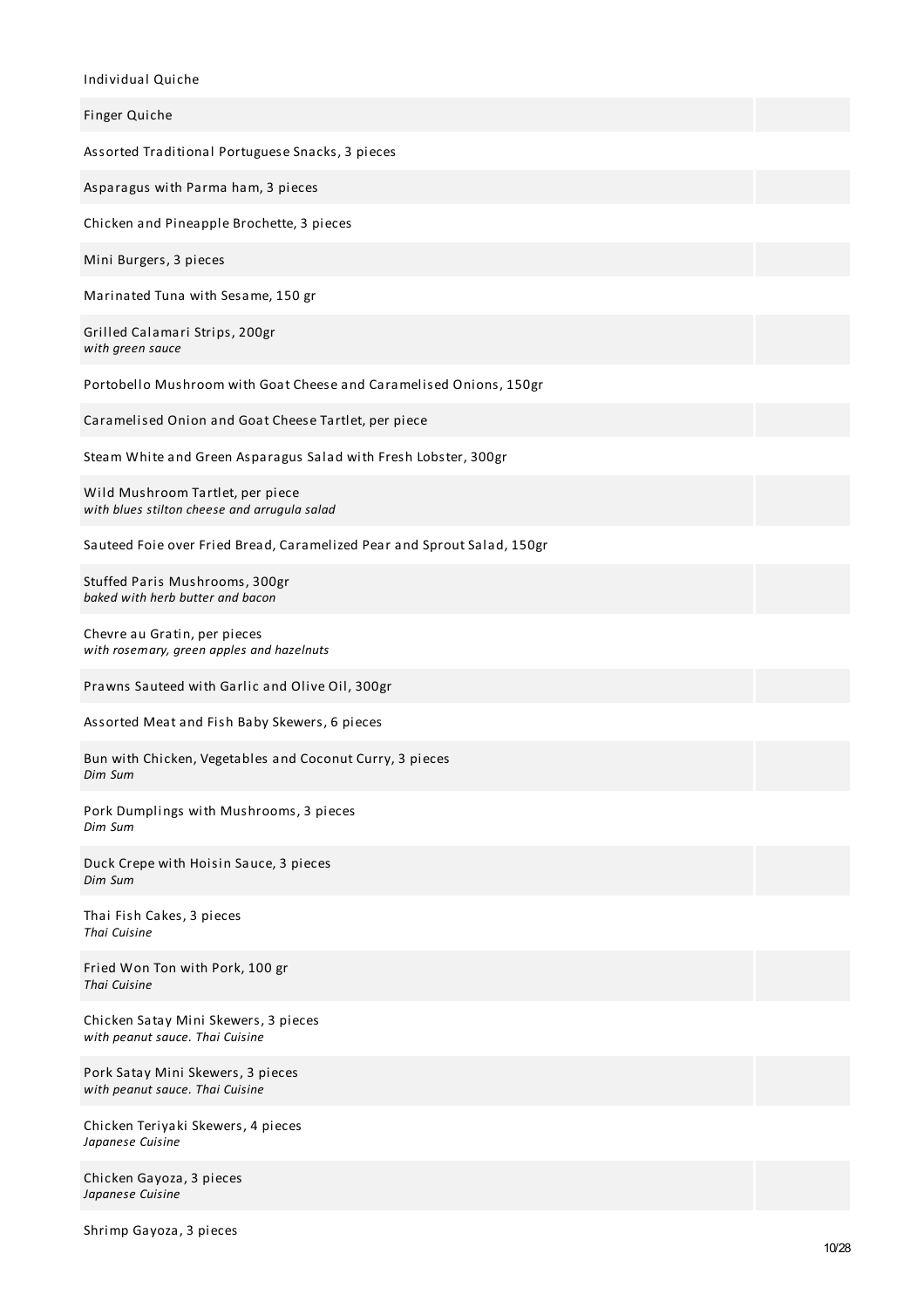### *Japanese Cuisine*

Vegetable Samosas, 2 pieces *Indian Cuisine*

Chicken Samosas, 2 pieces *Indian Cuisine*

Onion Bhaji, 3 pieces *Indian Cuisine*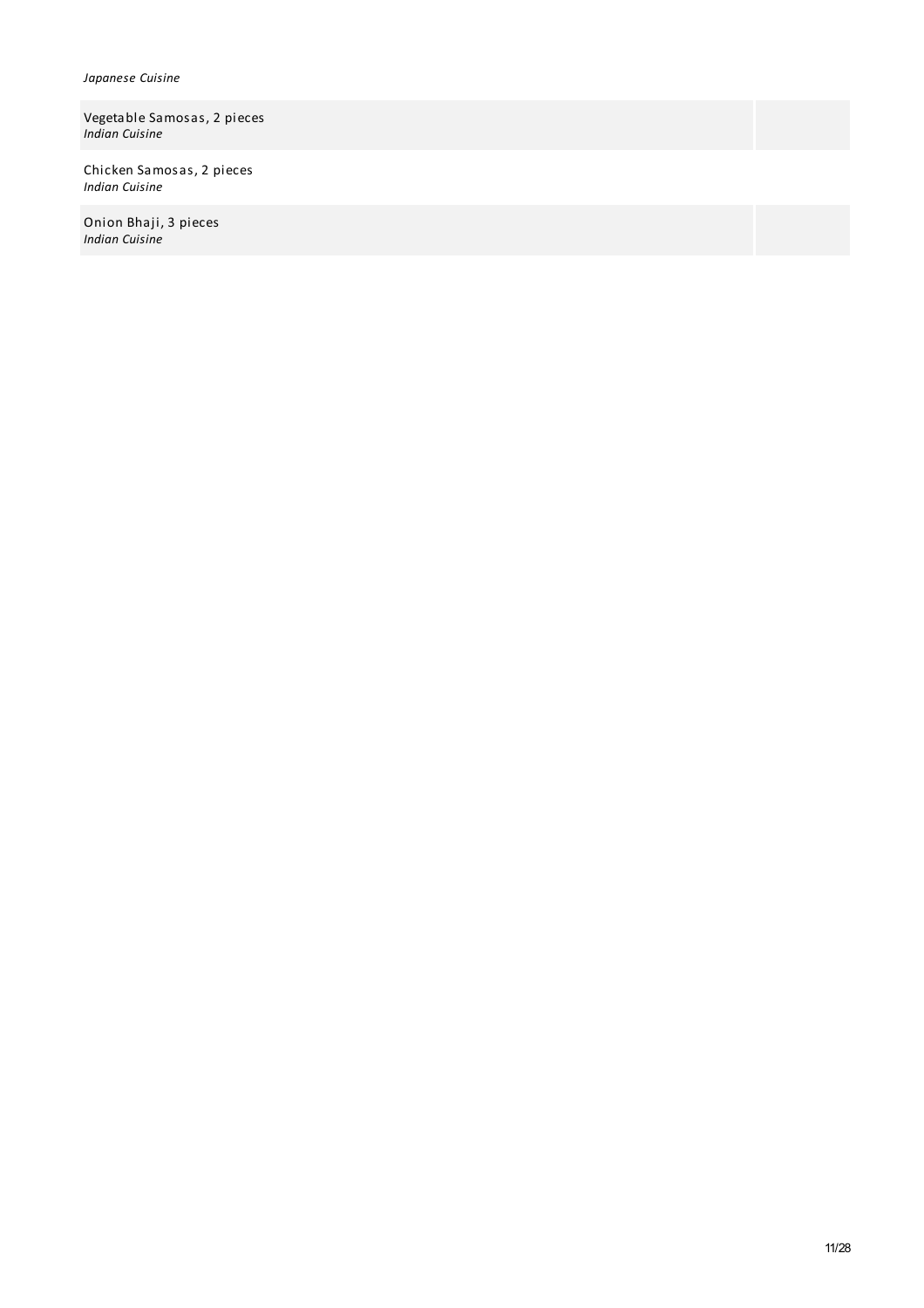| SOUPS                                                                                  | QTY |
|----------------------------------------------------------------------------------------|-----|
| Tomato Soup with Egg Threads, 250ml<br>Portuguese cuisine                              |     |
| Partridge Soup with its Breast, Eggs and Green Asparagus, 250 ml<br>Portuguese cuisine |     |
| Pea Cream with Crispy Bacon Soup, 250ml                                                |     |
| Lobster Bisque, 250ml                                                                  |     |
| Dubarry Cream with Toaste Pine Nuts Soup, 250ml                                        |     |
| French Onion Soup with Gruyere Cheese, 250ml                                           |     |
| Tomato Cream with Basil Soup, 250ml                                                    |     |
| Wild Mushroom Soup, 250ml                                                              |     |
| Cauliflower Bisque with Crutons, 250ml                                                 |     |
| Celery Soup, 250ml                                                                     |     |
| Vegetable Soup, 250ml                                                                  |     |
| Vichyssoise, 250ml                                                                     |     |
| Harira Soup, 250ml                                                                     |     |
| Lebanese Lentil Soup, 250ml                                                            |     |
| Lebanese Tomato, Vegetable and Feta Soup, 250ml                                        |     |
| Chicken Noodel Soup, 250ml                                                             |     |
| Hot and Sour Soup with Mushoom and Lemon Grass, 250ml<br>Thai Cuisine                  |     |
| Hot and Sour Soup with Chicken and Lemon Grass, 250ml<br>Thai Cuisine                  |     |
| Hot and Sour Soup with Pork and Lemon Grass, 250ml<br>Thai Cuisine                     |     |
| Hot and Sour Soup with Beef and Lemon Grass, 250ml<br>Thai Cuisine                     |     |
| Thai Grass Noodle with Vegetable Soup, 250ml<br>Thai Cuisine                           |     |
| Thai Noodle Soup with Shrimps, 250ml<br>Thai Cuisine                                   |     |
| Miso Soup, 250ml<br>Japanese Cuisine                                                   |     |

## MAIN DISHES - MEAT QTY

Crusted Lamb Loin, 300gr *with parsnip puree and romanesque cauliflower. Portuguese Cuisine*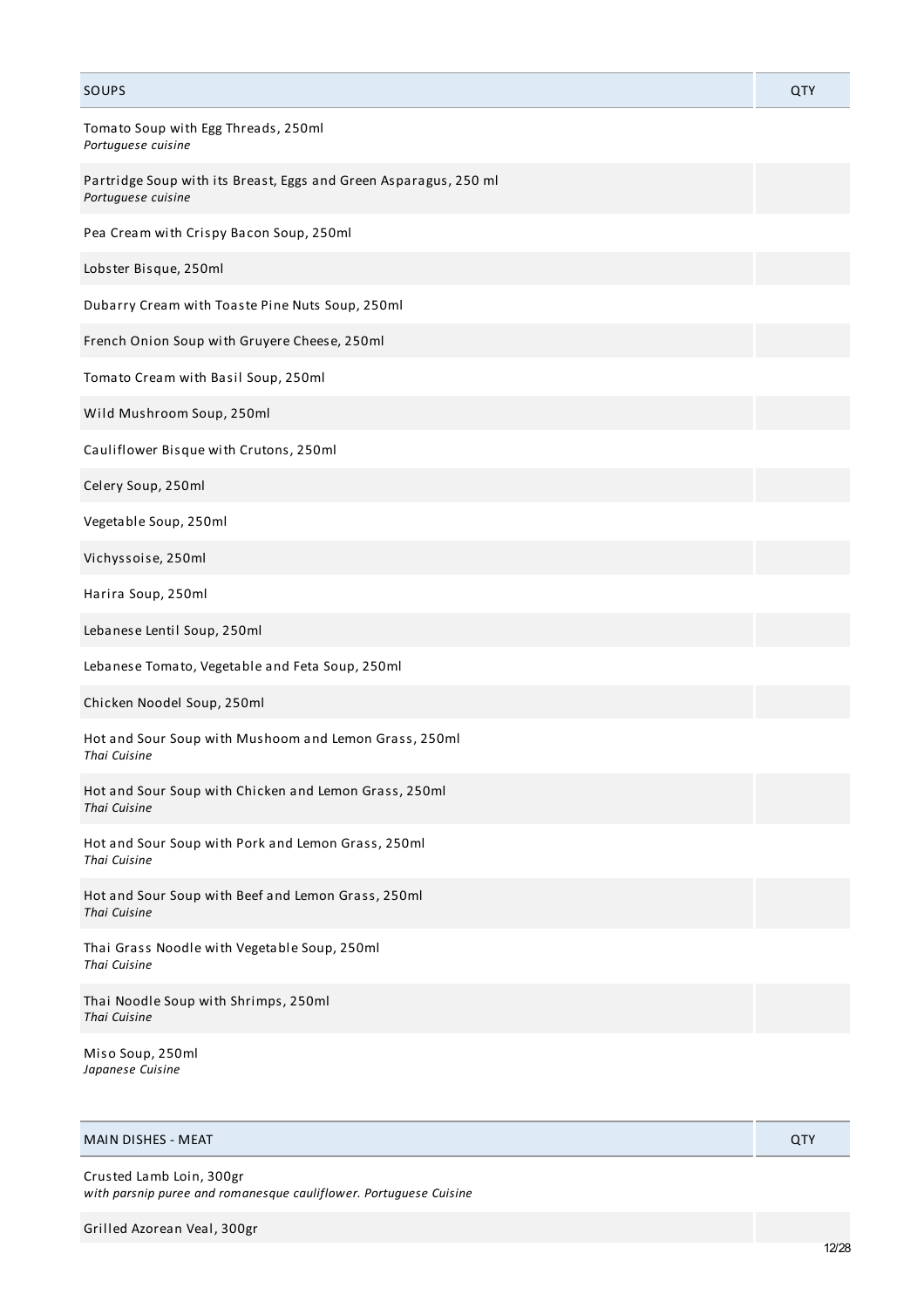*with potato au gratin, shallots confit, roated cherry tomatoes and wild mushrooms. Portuguese Cuisine*

Iberian Pork Tenderloin, 300gr *sauteed with clams, coriander and baked potatoes. Portuguese Cuisine*

| Beef Filet, 175gr                                                                       |  |
|-----------------------------------------------------------------------------------------|--|
| Beef Tournedos, 200gr                                                                   |  |
| Beef Kebab, 175gr                                                                       |  |
| Beef Stroganoff, 175gr                                                                  |  |
| Lamb Filet, 175gr                                                                       |  |
| Lamb Chops, 175gr                                                                       |  |
| Rack of Lamb, 175gr                                                                     |  |
| Veal Filet, 175gr                                                                       |  |
| Veal Chops, 175gr                                                                       |  |
| Grilled Pork Tenderloin, 300gr<br>marinated in rosemary with stuffed mushrooms          |  |
| Roasted Pasture Lamb, 300gr<br>with pesto and dried fruits couscous                     |  |
| Pork Tenderloin Kebabs in Rosemary Skewers, 300gr<br>with garlic rice and baked pumpkin |  |
| Grilled Rib Chops, 400gr<br>with savory artichoke and tepanade sauce                    |  |
| Cachupa, 300gr<br>African Cuisine                                                       |  |
| Dried Meat Funge, 300gr<br>African Cuisine                                              |  |
| Lamb Tagine with Prunes, 300gr<br>African Cuisine                                       |  |
| Traditional Lamb Couscous, 300gr<br>African Cuisine                                     |  |
| Pork Chow Mein, 200gr<br>Cantonese Cuisine                                              |  |
| Sweet and Sour Pork, 200gr<br>Cantonese Cuisine                                         |  |
| Beef with Oyster Sauce, 200gr<br>Cantonese Cuisine                                      |  |
| Green Spicy Pork Curry with Coconut Milk, 250gr<br>Thai Cuisine                         |  |
| Green Spicy Beef Curry with Coconut Milk, 250gr<br>Thai Cuisine                         |  |
| Stir Fried Pork with bean shoots and dried mushrooms, 250gr<br>Thai Cuisine             |  |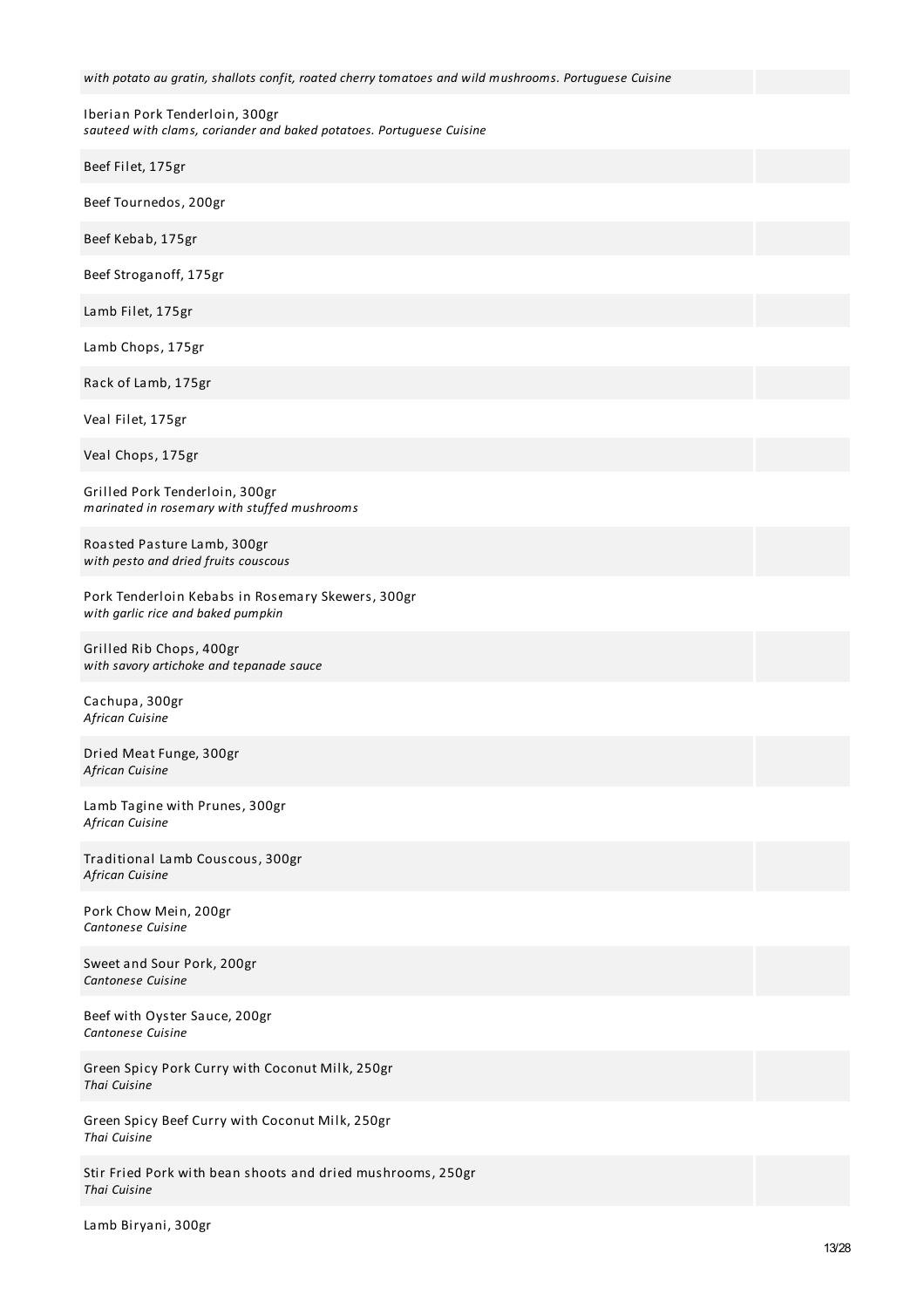#### *Indian Cuisine*

| Lamb Tikka, 300gr |  |
|-------------------|--|
| Indian Cuisine    |  |

Lamb Labadar, 300gr *Indian Cuisine*

Lamb Xacuti, 300gr *Indian Cuisine*

Lamb Curry, 300gr *Indian Cuisine*

Lamb Jalfrezi (Halal), 300gr *Indian Cuisine*

| MAIN DISHES - FISH & SEAFOOD                                                                                    | QTY |
|-----------------------------------------------------------------------------------------------------------------|-----|
| Azorean Tuna on Mashed Potatoes, 250gr<br>with black olives salad and fresh tomato quenell. Portuguese Cuisine  |     |
| Roast Crusted Sea Bass, 300gr<br>with creamy clams rice and sauteed vegetables. Portuguese Cuisine              |     |
| Salted Cod Confit in Filo Paste, 300gr<br>with baby baked potatoes and salted turnip greens. Portuguese Cuisine |     |
| Madeiras Scabbard Fish Filet, 300gr<br>with palenta and spinach. Portuguese Cuisine                             |     |
| Sole Fillet Rolls, 300gr<br>filled with prawns wrapped in chives, cream and Chardonnay sauce                    |     |
| Diced Monkfish, 300gr<br>sauteed with vegetables and basmati rice                                               |     |
| Brazed Sea Bass Filet, 300gr<br>with capers and lemon butter                                                    |     |
| Grilled Asian Calamari Tubes, 300gr<br>with boiled baby potatoes and mixed salad                                |     |
| Grilled Octopus Legs, 300gr<br>with garlic and olive oil sauce, baked baby potatoes and greens                  |     |
| Grilled Atlantic Salmon, 250gr<br>with tomato and avocado salsa                                                 |     |
| Grilled Lemon-Salmon Foil Packs, 250gr                                                                          |     |
| Calulu, 300gr                                                                                                   |     |
| Spicy Shrimp Tagine, 300gr                                                                                      |     |
| Fried Prawns, 250gr<br>with sweet and soure thai sauce                                                          |     |
| Gilthead Bream, 150gr                                                                                           |     |
| John Dory, 150gr                                                                                                |     |

Red Mullet, 150gr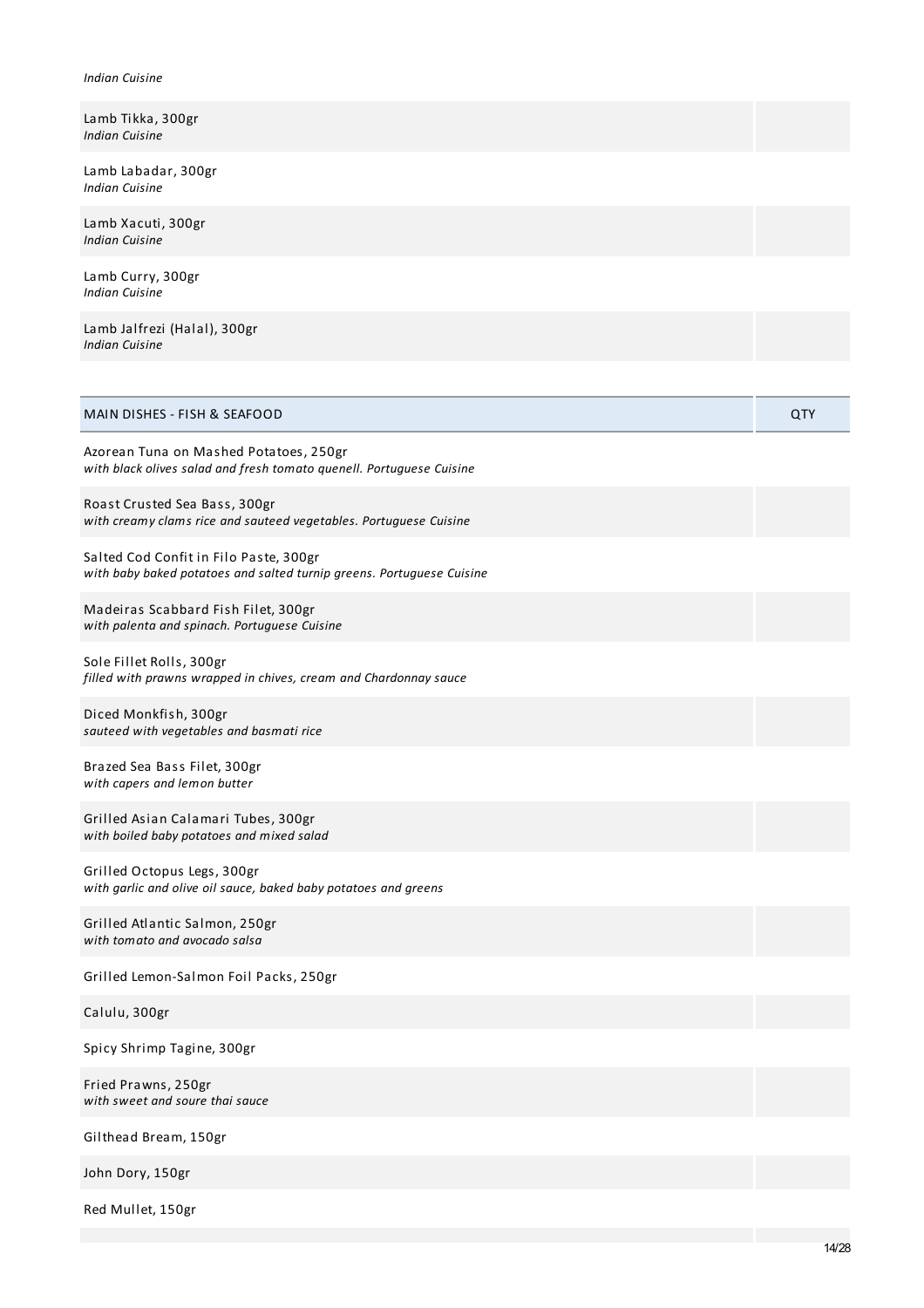| Sea Bass, 150gr                                                           |  |
|---------------------------------------------------------------------------|--|
| Sea Bream, 150gr                                                          |  |
| Sole, 150gr                                                               |  |
| Salmon, 150gr                                                             |  |
| Tuna, 150gr                                                               |  |
| Baby Lobster, 150gr                                                       |  |
| Prawns, 150gr                                                             |  |
| Large Prawns, 150gr                                                       |  |
| Scallops, 4 pieces                                                        |  |
| Prawn Chow Mein, 200gr<br>Cantonese Cuisine                               |  |
| Matsaman Curry Coconut Milk with Prawns and Peanut, 250gr<br>Thai Cuisine |  |
| Steamed Seabass with Chili Lime Sauce, 250gr<br>Thai Cuisine              |  |
| Prawn Masala, 300gr<br><b>Indian Cuisine</b>                              |  |
| Prawn Curry, 300gr<br>Indian Cuisine                                      |  |
| Prawn Madras, 300gr<br><b>Indian Cuisine</b>                              |  |
| Prawn Karahi, 300gr<br>Indian Cuisine                                     |  |
| Prawn Palak, 300gr<br><b>Indian Cuisine</b>                               |  |
| Fish Xacuti, 300gr<br><b>Indian Cuisine</b>                               |  |
| Fish Masala, 300gr<br><b>Indian Cuisine</b>                               |  |

Prawn Mango, 300gr *Indian Cuisine*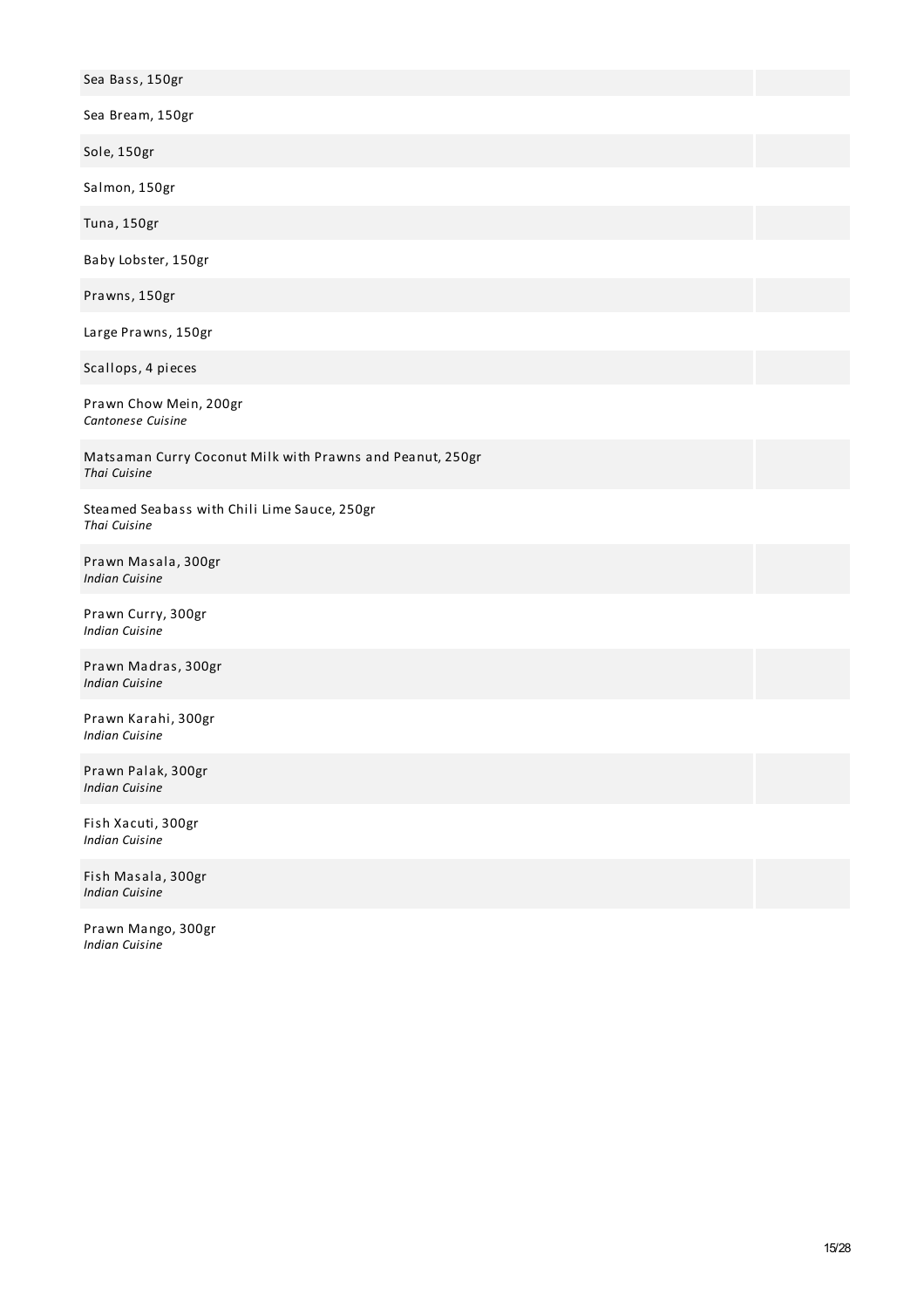| <b>MAIN DISHES - POULTRY</b>                                                               | QTY |
|--------------------------------------------------------------------------------------------|-----|
| Traditional Duck Rice, 300gr<br>Portuguese Cuisine                                         |     |
| Chicken Breast, 175gr                                                                      |     |
| Chicken Kebab, 175gr                                                                       |     |
| Duck Margret, 300gr<br>with gnocchi, sauteed green beans and grapes macerated in port wine |     |
| Duck Leg, 175gr                                                                            |     |
| Cafriela, 300gr<br>African Cuisine                                                         |     |
| Chicken Muamba, 300gr<br>African Cuisine                                                   |     |
| Traditional Chicken Couscous, 300gr<br>African Cuisine                                     |     |
| Chicken Chow Mein, 200gr<br>Cantonese Cuisine                                              |     |
| Chicken with Almonds and Spicy Sauce, 200gr<br>Cantonese Cuisine                           |     |
| Chicken Chop Suey, 200gr<br>Cantonese Cuisine                                              |     |
| Green Spicy Chicken Curry with Coconut Milk, 250gr<br>Thai Cuisine                         |     |
| Spicy Roast Duck Red Curry with coconut and fresh pineaple, 250gr<br>Thai Cuisine          |     |
| Stir Fried Chicken with cashew nuts, 250gr<br>Thai Cuisine                                 |     |
| Chicken Biryani, 300gr<br><b>Indian Cuisine</b>                                            |     |
| Chicken Korma, 300gr<br><b>Indian Cuisine</b>                                              |     |
| Chicken Tikka, 300gr<br><b>Indian Cuisine</b>                                              |     |
| Chicken Dansak, 300gr<br><b>Indian Cuisine</b>                                             |     |

Chicken Curry, 300gr *Indian Cuisine*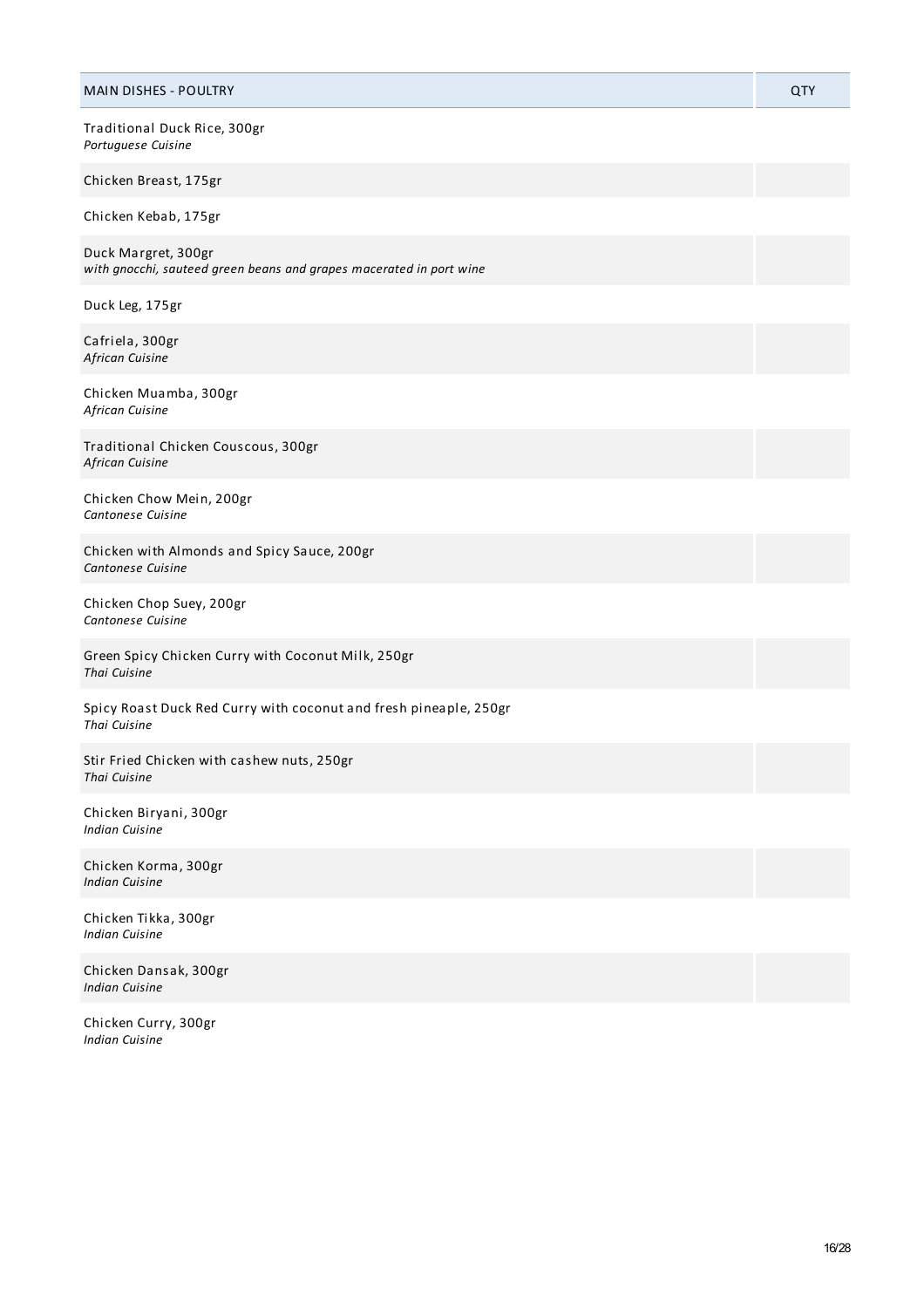| MAIN DISHES - VEGETARIAN                                                            | QTY |
|-------------------------------------------------------------------------------------|-----|
| Butternut Squash Puree, 200gr<br>with S.George cheese, fresh thyme and brown butter |     |
| Citrus-Tamari Tofu Steak, 200gr<br>with warm satsumas and rosemary                  |     |
| Scented Sage Sweet Potato Gnochis, 200gr                                            |     |
| Vegetarian Couscous, 300gr<br>African Cuisine                                       |     |
| Vegetables Chow Mein, 200gr                                                         |     |

| Cantonese Cuisine |  |
|-------------------|--|
|                   |  |

| <b>PASTA &amp; RISOTTO</b>                            | QTY |
|-------------------------------------------------------|-----|
| Fusilli Frutti di Mare, 300gr                         |     |
| Linguini with Mussels in a Light Mustard Cream, 300gr |     |
| Spinach Fettuccine with Vegetables and Prawns, 300gr  |     |
| Tagliatelle with Salmon and Vodka, 300gr              |     |
| Tagliatelle with Lobste and Asparagus, 300gr          |     |
| Safran Risotto with Green Asparagus, 300gr            |     |
| Mushroom and Soybeans Risotto, 300gr                  |     |
| Creamy Fish and Shrimps Risotto, 300gr                |     |
| Pasta Arabiata, 300gr                                 |     |
| Pasta Bolognese, 300gr                                |     |
| Cheese and Truffle Raviolli, 300gr                    |     |
| Ricotta Cheese and Spinach Raviolli, 300gr            |     |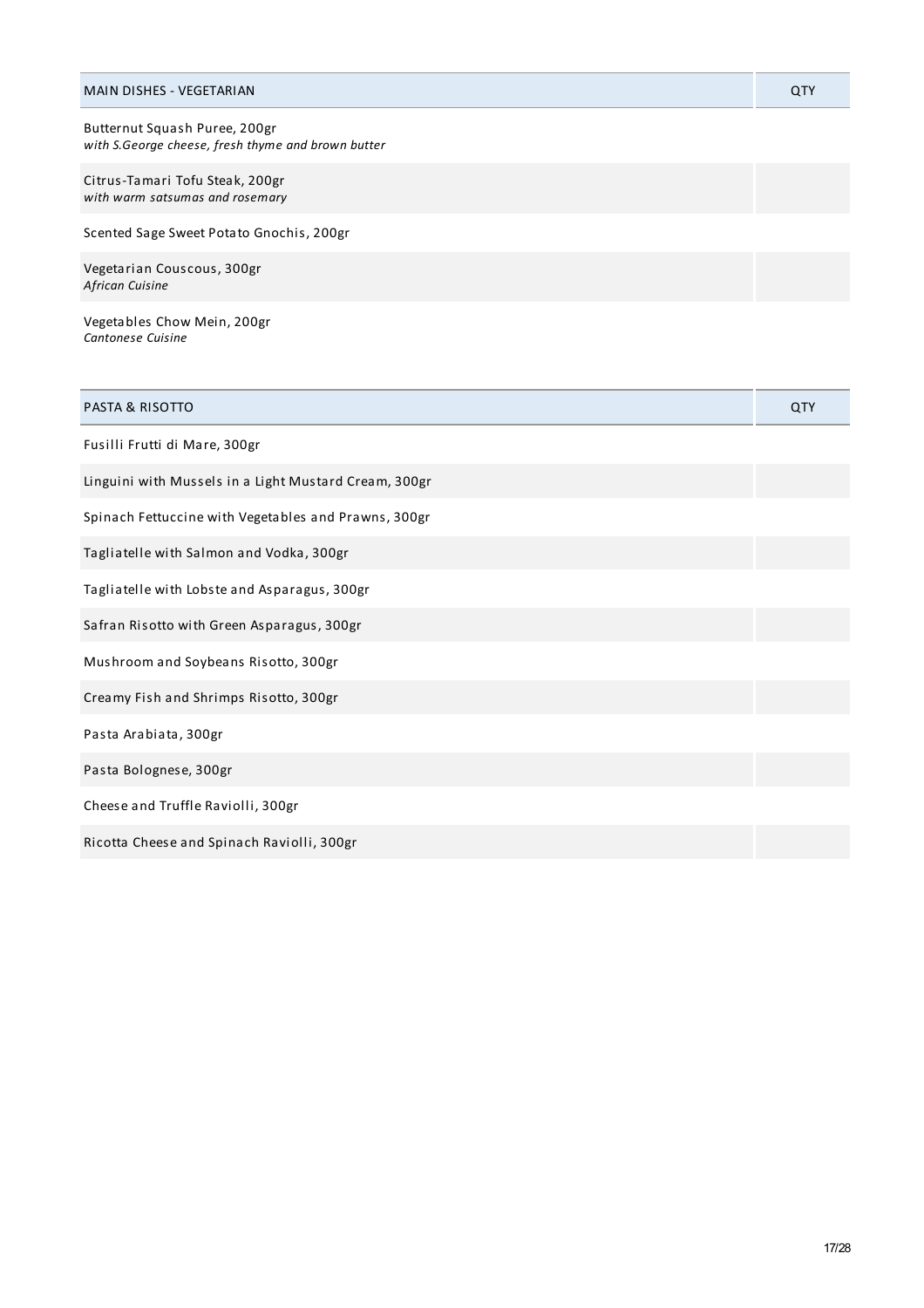| <b>SIDE DISHES</b>                               | QTY |
|--------------------------------------------------|-----|
| Fresh Baby Vegetables, 200gr                     |     |
| Fresh Green Salad, 200gr                         |     |
| Grilled Vegetables, 200gr                        |     |
| Steamed Vegetables, 200gr                        |     |
| Steamed Potatoes, 200gr                          |     |
| Mashed Potatoes, 200gr                           |     |
| Sauteed Potatoes, 200gr                          |     |
| Roasted Potatoes, 200gr                          |     |
| Chips, 200gr                                     |     |
| Potato Gratin, 200gr                             |     |
| Plain Rice, 200gr                                |     |
| Basmati Rice, 200gr                              |     |
| Wild Rice, 200gr                                 |     |
| Jasmin Rice, 200gr                               |     |
| Plain Pasta, 150gr                               |     |
| Ratatouille, 200gr                               |     |
| Seasonal Vegetables, 200gr                       |     |
| Stewed Mushrooms, 200gr                          |     |
| Stewed Vegetables, 200gr                         |     |
| Vegetable Pakora, 300gr<br><b>Indian Cuisine</b> |     |
| Jirra Rice, 150gr<br><b>Indian Cuisine</b>       |     |
| Palau Rice, 150gr<br><b>Indian Cuisine</b>       |     |

Raita, 150gr *Indian Cuisine*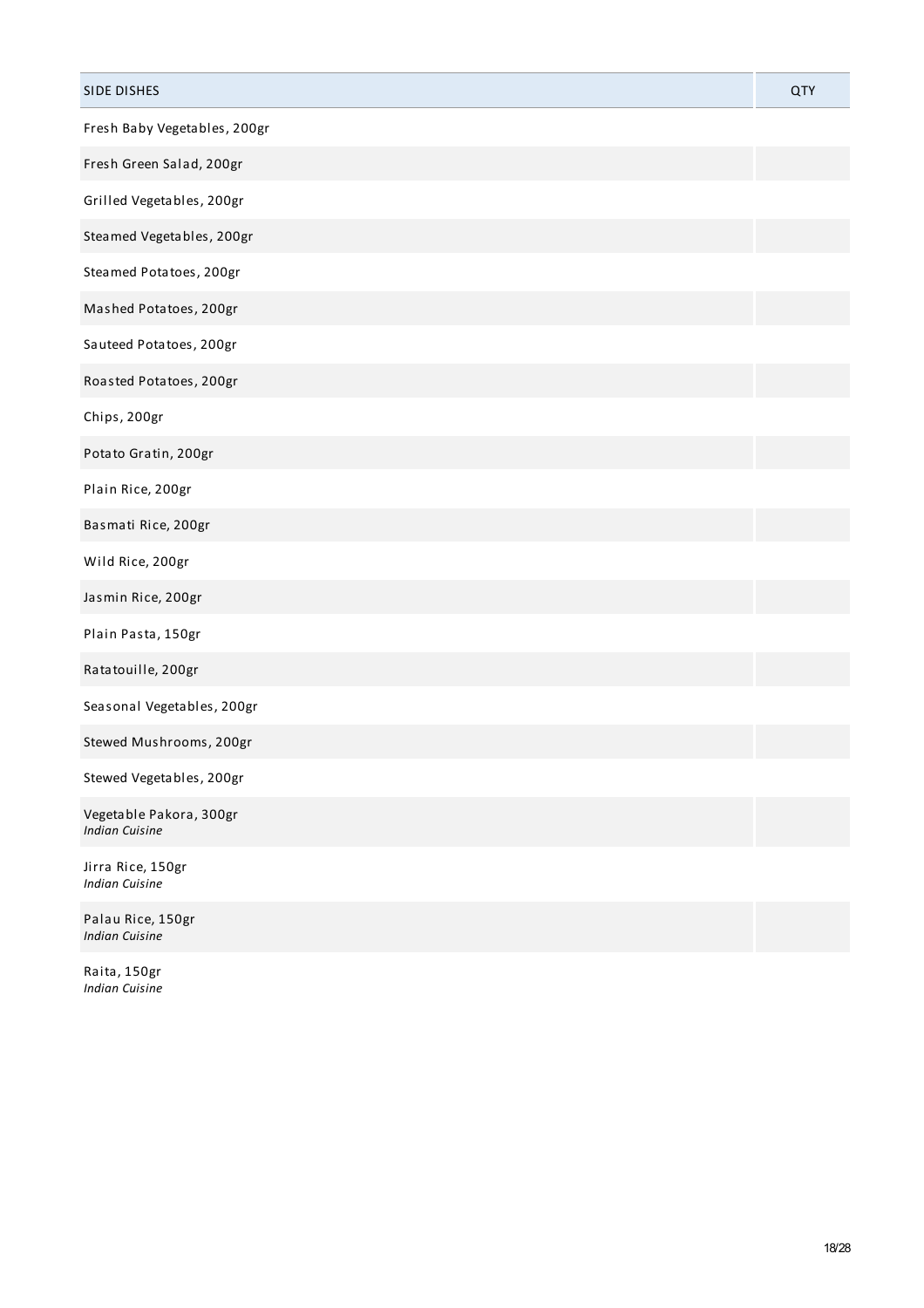| <b>LEBANESE</b>                                                                                    | QTY        |
|----------------------------------------------------------------------------------------------------|------------|
| Falafel, 4 pieces                                                                                  |            |
| Makanek, 250gr<br>Lebanese veal sausages sauteed with onion, garlic and pomegranate sauce          |            |
| Kibbe Kreidis, 4 pieces<br>prawns sauteed with garlic, peppers and cherry tomatoes                 |            |
| Shish Tauk, 150gr<br>Lebanese marinated chicken skewers with grilled mushrooms and cherry tomatoes |            |
| Lahme Mechule, 250gr<br>Lebanese marinated beef skewers with grilled onion and cherry tomatoes     |            |
| Kafta Batanjen, 250gr<br>Lebanese lamb and beef skewers with grilled eggplant and cherry tomatoes  |            |
|                                                                                                    |            |
| <b>HOT MEAL SETS</b>                                                                               | <b>QTY</b> |

Hot Lunch Tray *one starter, one main course, cheese, bread and butter, one dessert*

CREW MEALS QTY

Crew Hot Lunch Tray *one starter, one main course, cheese, bread and butter, one dessert*

DESSERTS & FRUIT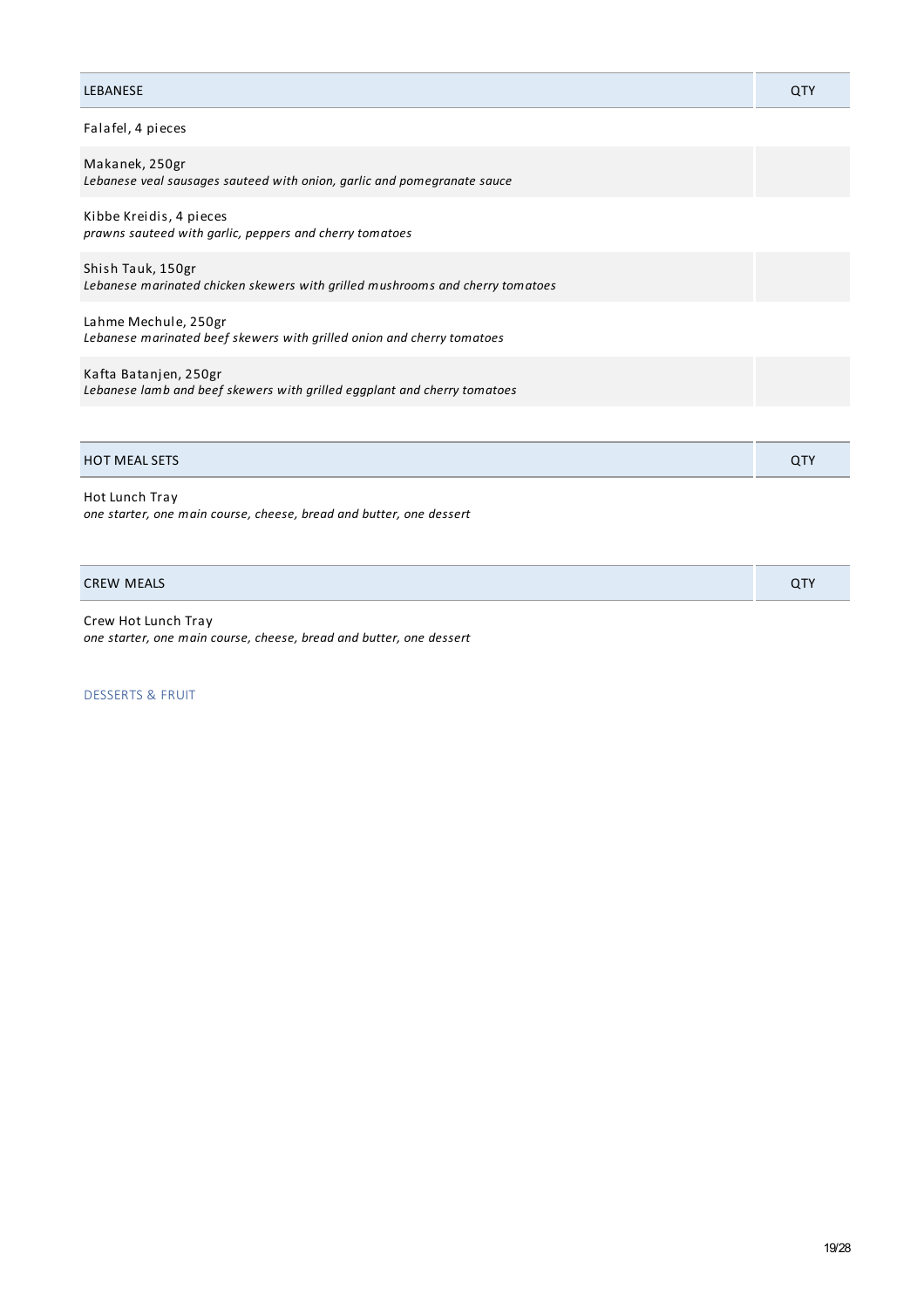| <b>DESSERTS</b>                                                                      | QTY |
|--------------------------------------------------------------------------------------|-----|
| Sweet Verrines, per piece<br>min 6 per order                                         |     |
| Creme Brulee with Vanila                                                             |     |
| Chocolate Mousse                                                                     |     |
| Chocolate Mousse with Praline<br>"fleur de sel" and extra virgin Portugese olive oil |     |
| Belgian Chocolate Fondant<br>wipped cream and raspberries                            |     |
| Caramel Delight salted with "Fleur de Sel" Butter                                    |     |
| <b>Chocolate Truffon</b>                                                             |     |
| Green Tea and Banana Cake with Coconut Ice Cream                                     |     |
| Baby Cupcake, per piece<br>min 6 per order                                           |     |
| Lemon Meringue Pie                                                                   |     |
| Tiramisu                                                                             |     |
| Three Chocolate Lingote                                                              |     |
| Belgian Chocolate Sphere<br>with vanilla cream sauce                                 |     |
| Rice Gyoza, Coconut, Pineapple and Ginger<br>Japanese Cuisine                        |     |
| Jasmin, Mango and Sansho Burned Creme Brulee                                         |     |

*Japanese Cuisine*

| <b>FRUIT</b>                | QTY |
|-----------------------------|-----|
| Sliced Fruit, 150 gr        |     |
| Sliced Fruit, 500 gr        |     |
| Sliced Fruit, 1 kg          |     |
| Fruit Salad, 100gr          |     |
| Small Fruit Kebab, 2 pieces |     |
| Whole Fruits, per kilo      |     |
| <b>Basket for Fruits</b>    |     |

| <b>BERRIES</b> | ~- |
|----------------|----|

Strawberries Dipped in Belgian Chocolate, 5 pieces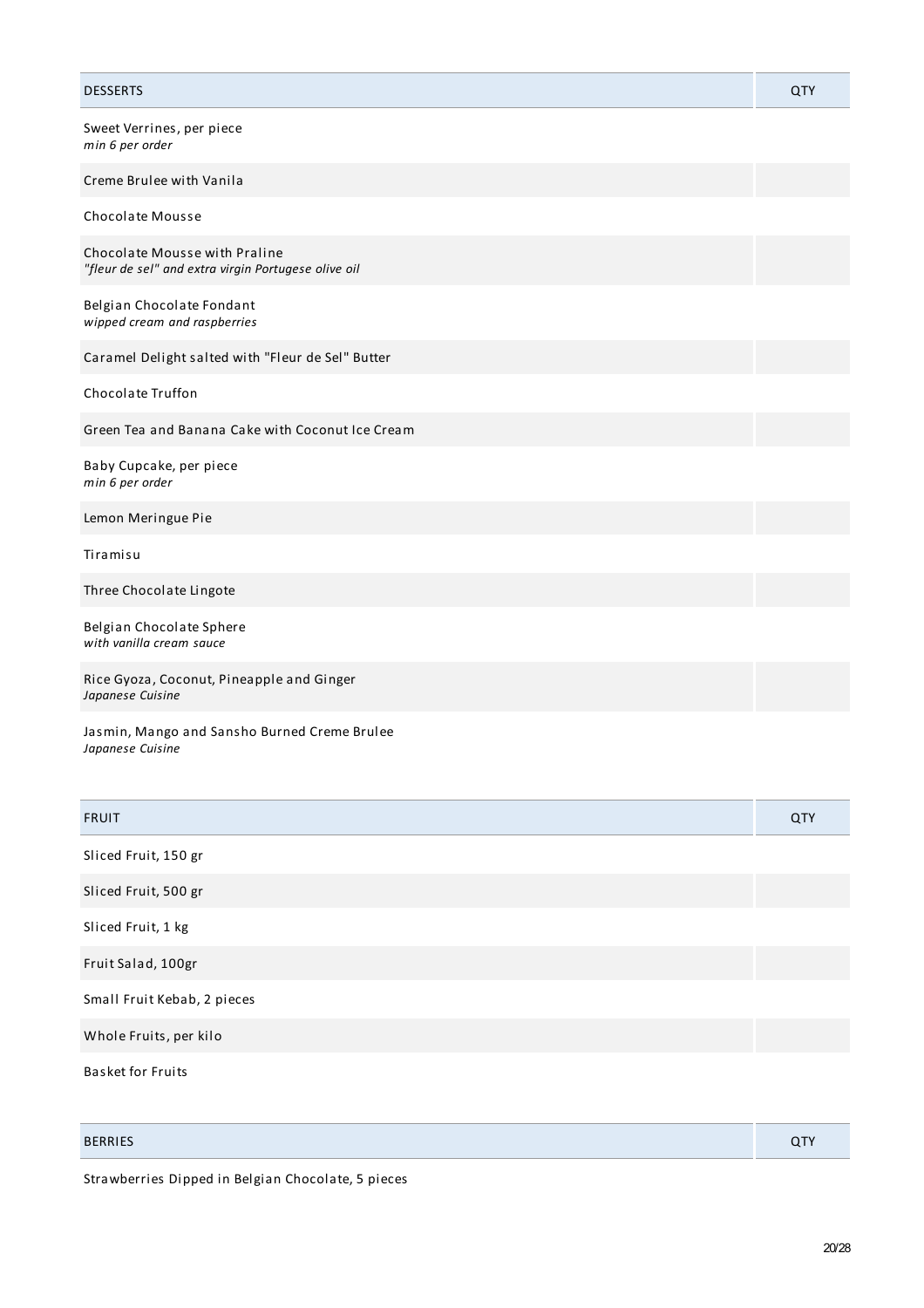| <b>CAKES &amp; TARTS</b>                            | QTY |
|-----------------------------------------------------|-----|
| Baby Cupcakes, per piece<br>min 6 per order         |     |
| Apple Tart                                          |     |
| Apple Atrudel                                       |     |
| Red Fruit Cheesecake                                |     |
| Chocolate and Caramel Sable Tart                    |     |
| Cheesecake with Passion Fruit                       |     |
| Kasutera - Japanese Sponge cake<br>Japanese Cuisine |     |

| <b>CHOCOLATES &amp; SWEETS</b>             | <b>QTY</b> |
|--------------------------------------------|------------|
| Macaroons-Maison La Duree Paris, per piece |            |
| Godiva Orangettes, 105 gr                  |            |
| Godiva Truffles, 125 gr                    |            |

Godiva Mousse Meringue, 200 gr

Godiva Creation Pralines, 200 gr

| PETIT FOURS                  | QT |
|------------------------------|----|
| Fresh Petit Fours, per piece |    |

Dry Petit Fours, per piece

Portuguese Convential Petit Fours, per piece

| <b>ICE CREAM</b>             | QTY |
|------------------------------|-----|
| Mars Ice Cream               |     |
| Twix Ice Cream               |     |
| <b>Bounty Ice Cream</b>      |     |
| Magnum Ice Cream             |     |
| Haagen-Daz Ice Cream, 100 ml |     |
| Haagen-Daz Ice Cream, 500 ml |     |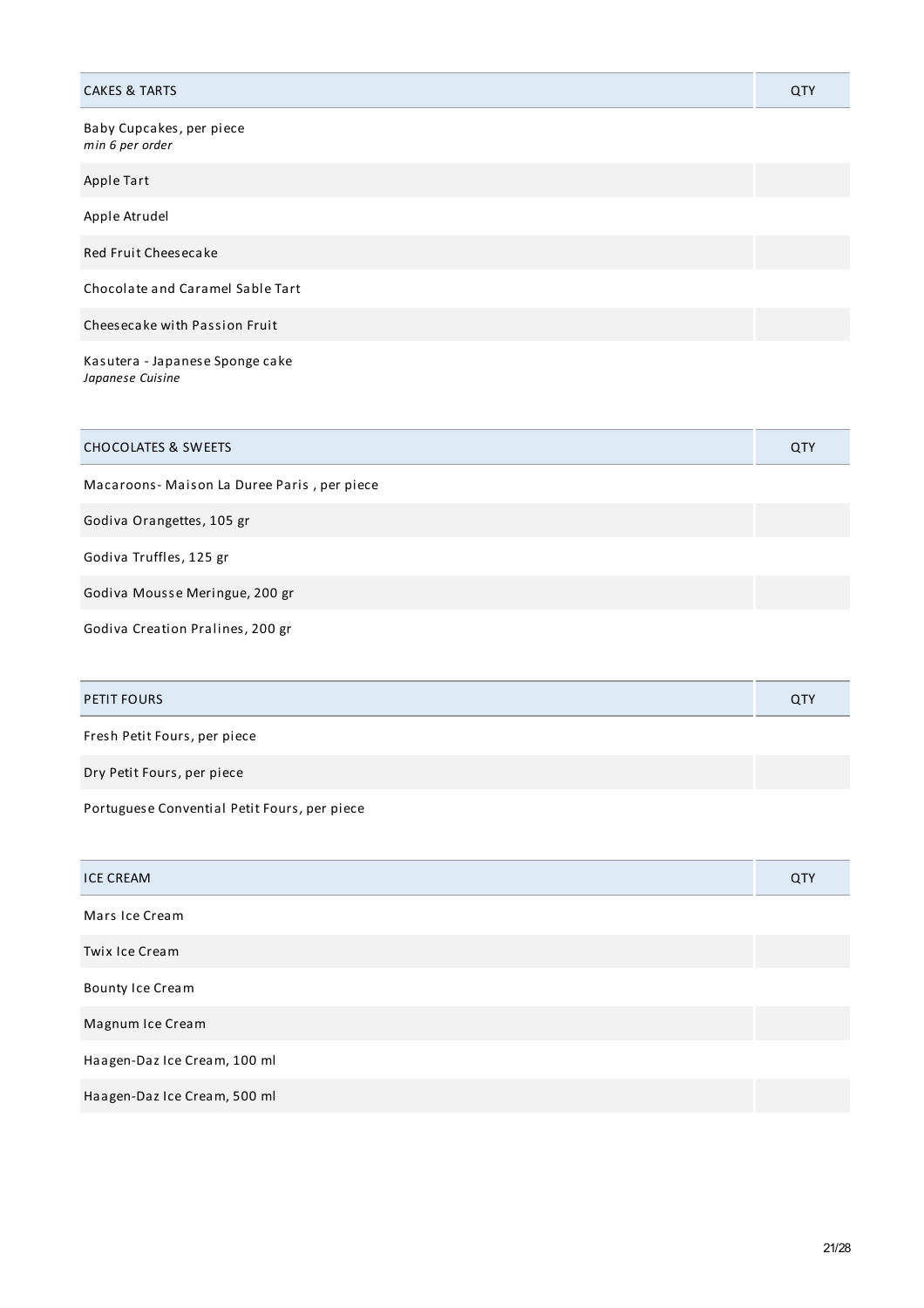# CHEESE QTY Sliced Matured Cheeses, 150 gr Sliced Matured Cheeses, 500 gr Sliced Matured Cheeses, 1 kg Whole Matured Cheeses, 1 kg Grated Parmesan, 100 gr Parmesan Chips, 100 gr Selection of Best Portuguese Cheeses, 1.5 kg

### BEVERAGES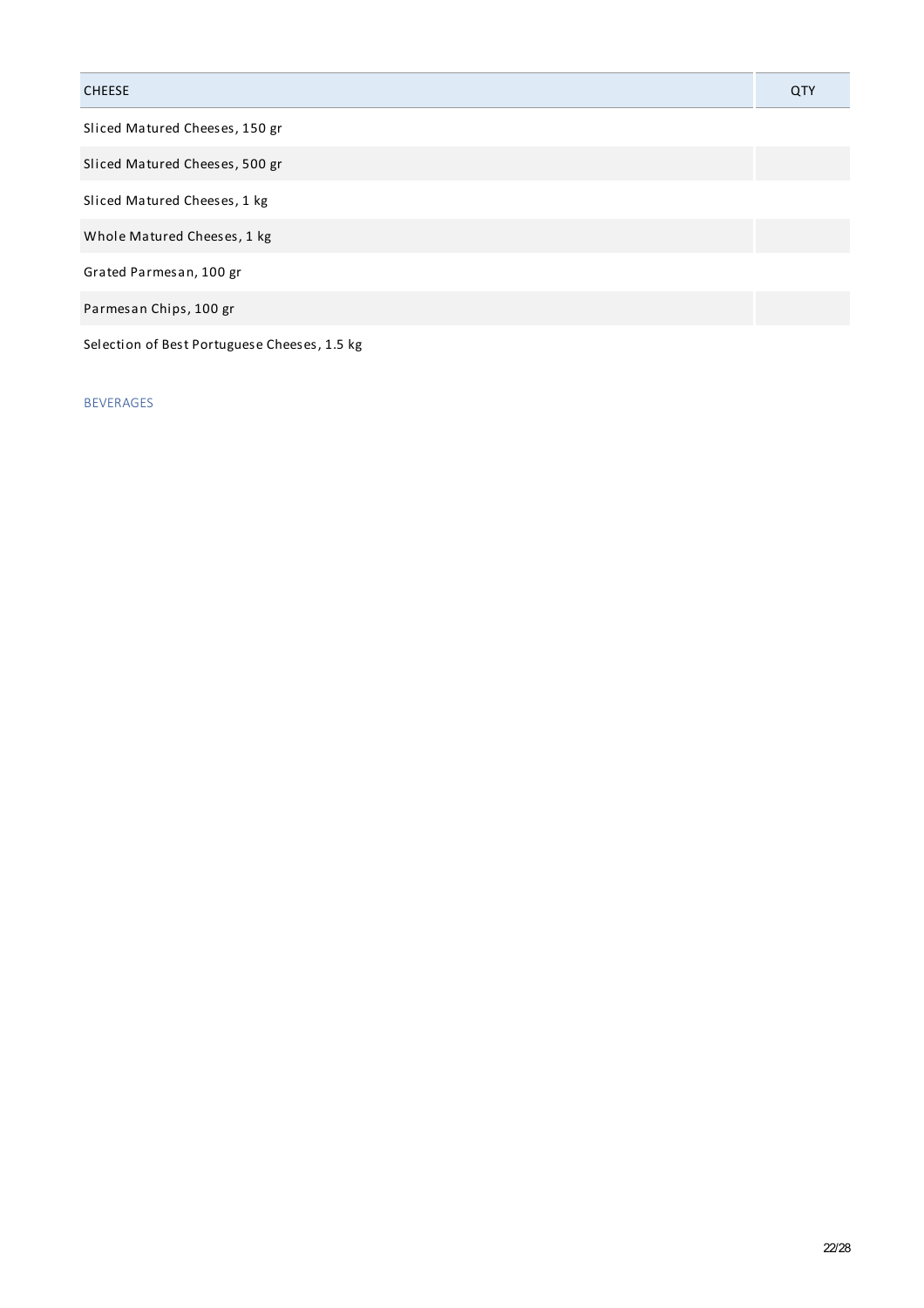| MINERAL WATER                      | QTY |
|------------------------------------|-----|
| Badoit, 330 ml                     |     |
| Badoit, 750 ml                     |     |
| Evian, 330 ml                      |     |
| Evian, 500 ml                      |     |
| Evian, 750 ml                      |     |
| Portuguese Still Water, 250 ml     |     |
| Portuguese Still Water, 500 ml     |     |
| Portuguese Still Water, 1.5 L      |     |
| Voss, 330 ml                       |     |
| Voss, 1 L                          |     |
| Acqua Panna, 250 ml                |     |
| Acqua Panna, 750 ml                |     |
| Fiji Water, 500 ml                 |     |
| Fiji Water, 1 L                    |     |
| San Pellegrino, 250 ml             |     |
| San Pellegrino, 500 ml             |     |
| San Pellegrino, 750 ml             |     |
| Perrier, 500 ml                    |     |
| Perrier, 750 ml                    |     |
| Voss Sparkling, 330 ml             |     |
| Portuguese Sparkling Water, 250 ml |     |
| Portuguese Sparkling Water, 750 ml |     |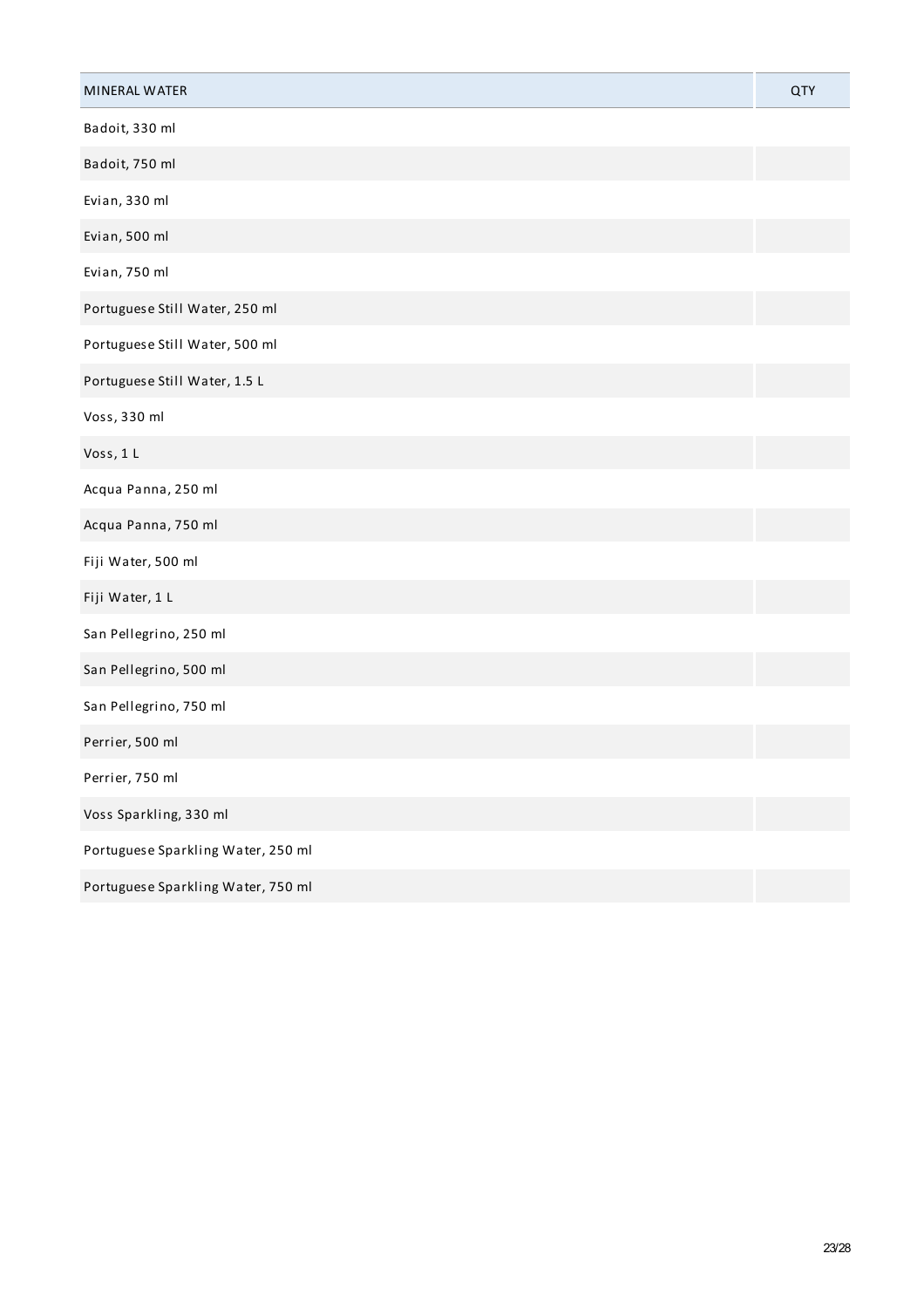| <b>SOFT DRINKS</b>     | QTY |
|------------------------|-----|
| Fanta, 330 ml          |     |
| Coke, 330 ml           |     |
| Coke Zero, 330 ml      |     |
| Diet Coke, 330 ml      |     |
| Ice Tea, 330 ml        |     |
| Seven Up, 330 ml       |     |
| Red Bull, 330 ml       |     |
| Red Bull Light, 330 ml |     |
| Tonic Water, 330 ml    |     |
| Ginger Ale, 330 ml     |     |

| <b>JUICES</b>                              | QTY |
|--------------------------------------------|-----|
| Freshly Squeezzed Orange Juice, 1 L        |     |
| Freshly Squeezzed Grapefruit Juice, 1 L    |     |
| Freshly Squeezzed Apple Juice, 1 L         |     |
| Freshly Squeezzed Carrot Juice, 1 L        |     |
| Freshly Squeezzed Mango Juice, 1 L         |     |
| Freshly Squeezzed Pineapple Juice, 1 L     |     |
| Freshly Squeezzed Orange Juice, 250 ml     |     |
| Freshly Squeezzed Grapefruit Juice, 250 ml |     |
| Freshly Squeezzed Apple Juice, 250 ml      |     |
| Freshly Squeezzed Carrot Juice, 250 ml     |     |
| Freshly Squeezzed Mango Juice, 250 ml      |     |
| Freshly Squeezzed Pineapple Juice, 250 ml  |     |
|                                            |     |

| <b>MILK &amp; CREAM</b>   | <b>QTY</b> |
|---------------------------|------------|
| Whole Milk, 250 ml        |            |
| Low Fat Milk, 250 ml      |            |
| Semi Skimmed Milk, 250 ml |            |
| Soy Milk, 250 ml          |            |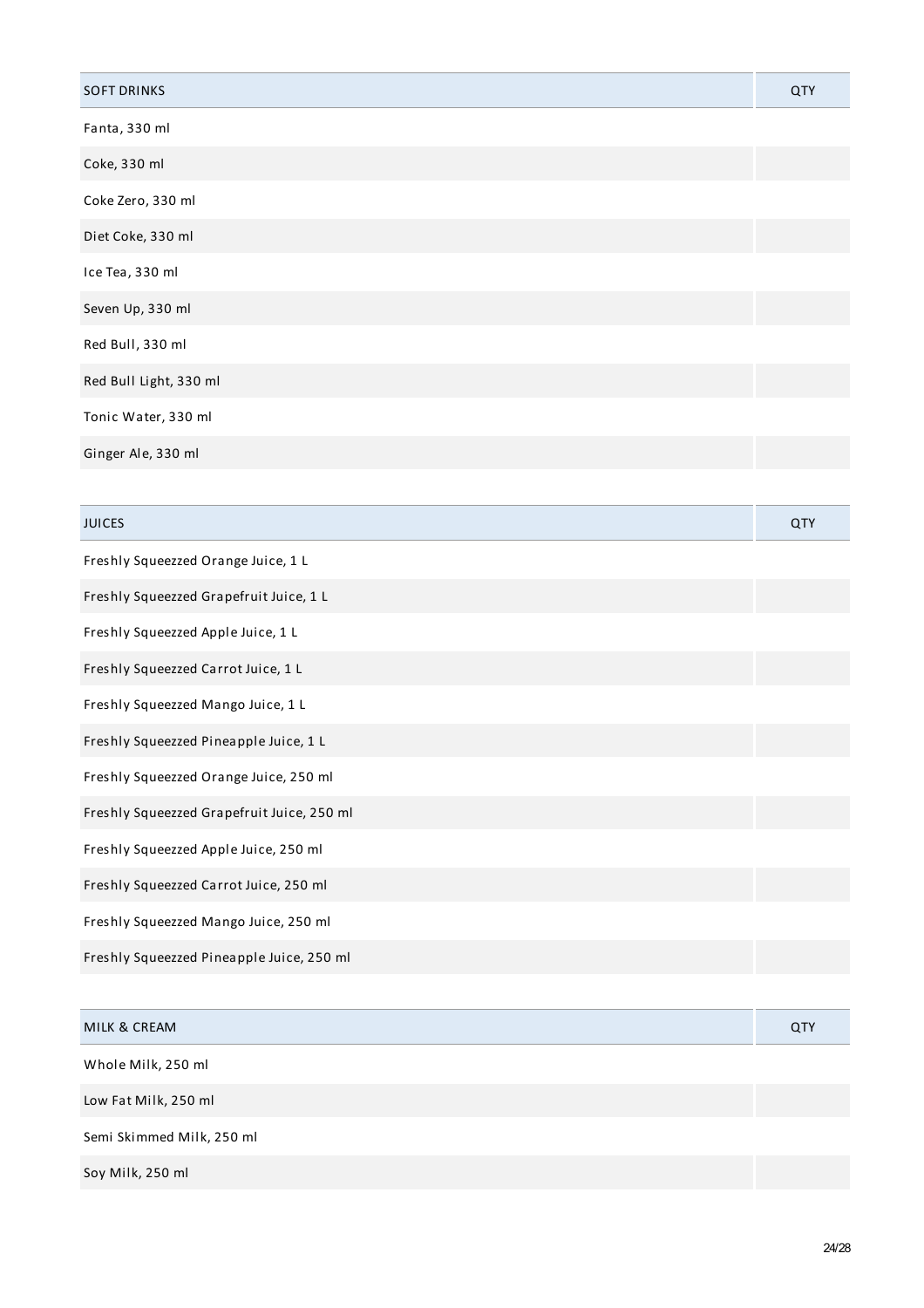| <b>BEER</b>                                                                                                    | QTY |
|----------------------------------------------------------------------------------------------------------------|-----|
| Heineken, 330 ml                                                                                               |     |
| Guinness, 330 ml                                                                                               |     |
| Carlsberg, 330 ml                                                                                              |     |
| Portuguese Beer, 330 ml                                                                                        |     |
| Portuguese Beer, 500 ml                                                                                        |     |
| Grolsch, 500 ml                                                                                                |     |
| 1000 - Carolina Andrea, Andrea Andrea, Andrea Andrea, Andrea Andrea, Andrea Andrea, Andrea Andrea, Andrea Andr |     |

Corona, 330 ml

| CHAMPAGNE                                            | QTY |
|------------------------------------------------------|-----|
| A.O.C. Veuve Clicquot, 750 ml                        |     |
| A.O.C. Veuve Clicquot, 200 ml                        |     |
| A.O.C. Veuve Clicquot Rose, 750 ml                   |     |
| A.O.C. Dom Perignon, 750 ml                          |     |
| A.O.C. Ruinart Brut, 375 ml                          |     |
| A.O.C. Ruinart Brut, 750 ml                          |     |
| A.O.C. Ruinart Blanc de Blancs, 375 ml               |     |
| A.O.C. Ruinart Blanc de Blancs, 750 ml               |     |
| A.O.C. Ruinart Rose, 375 ml                          |     |
| A.O.C. Dom Ruinart Vintage, 750 ml                   |     |
| A.O.C. Dom Ruinart Vintage Rose, 750 ml              |     |
| A.O.C. Roederer Brut Premier, 750 ml                 |     |
| A.O.C. Cristal Roederer, 750 ml                      |     |
| A.O.C. Cristal Roederer Rose, 750 ml                 |     |
| A.O.C. Moet and Chandon Brut Imperial, 750 ml        |     |
| A.O.C. Moet and Chandon Brut Imperial, 375 ml        |     |
| A.O.C. Moet and Chandon Nectar Imperial, 750 ml      |     |
| A.O.C. Moet and Chandon Nectar Imperial Rose, 750 ml |     |
| A.O.C. MUMM Rose, 750 ml                             |     |
| A.O.C. MUMM, 750 ml                                  |     |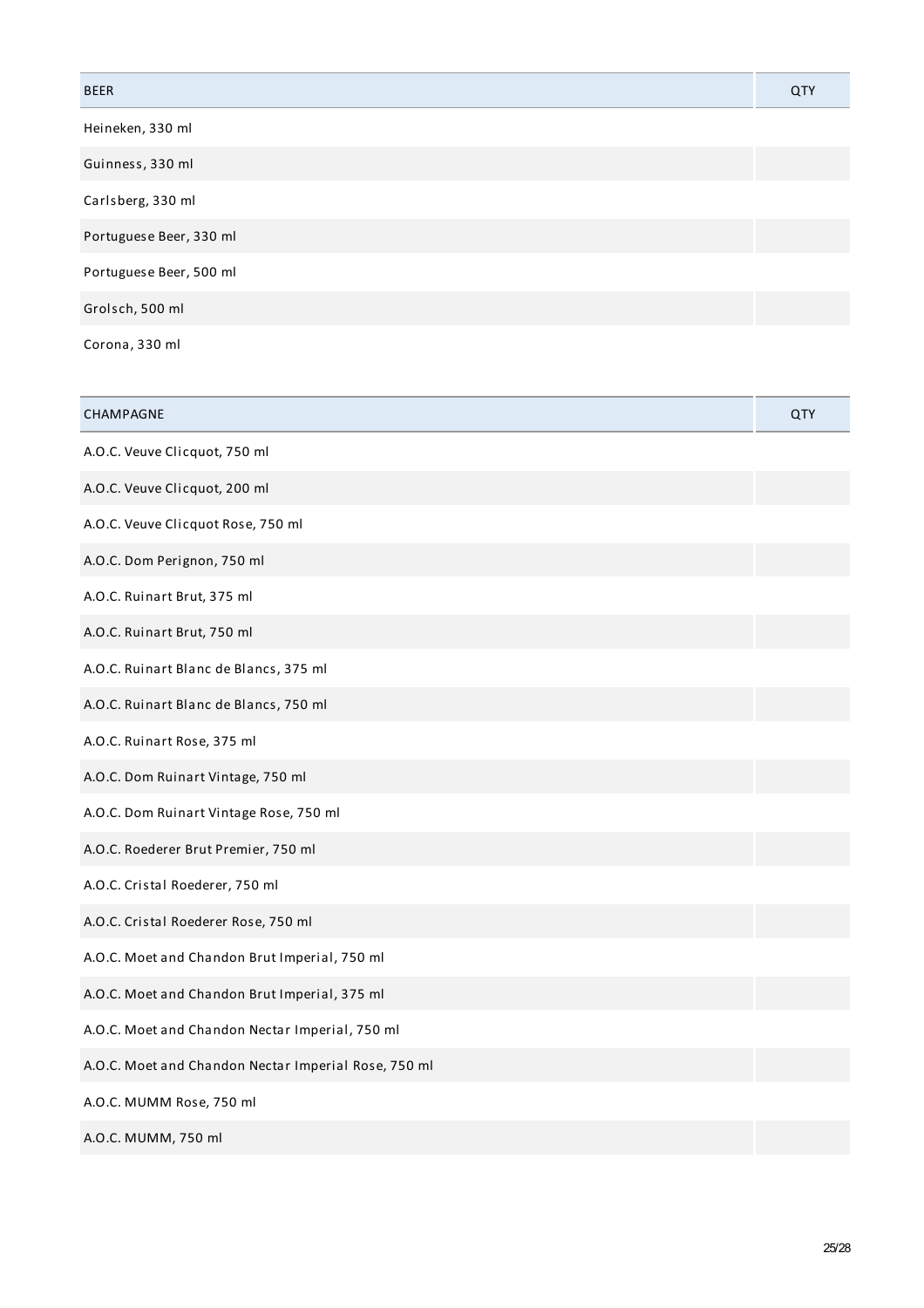| LEMON                              | QTY |
|------------------------------------|-----|
| Whole Lemon                        |     |
| Sliced Lemon                       |     |
| Whole Lime                         |     |
| Sliced Lime                        |     |
|                                    |     |
| <b>HOT BEVERAGES</b>               | QTY |
| American Coffee, 1 L               |     |
| American Decaffeinated Coffee, 1 L |     |
| Hot Water, 1 L                     |     |
| Hot Milk, 1 L                      |     |

Premium Coffee, 1 L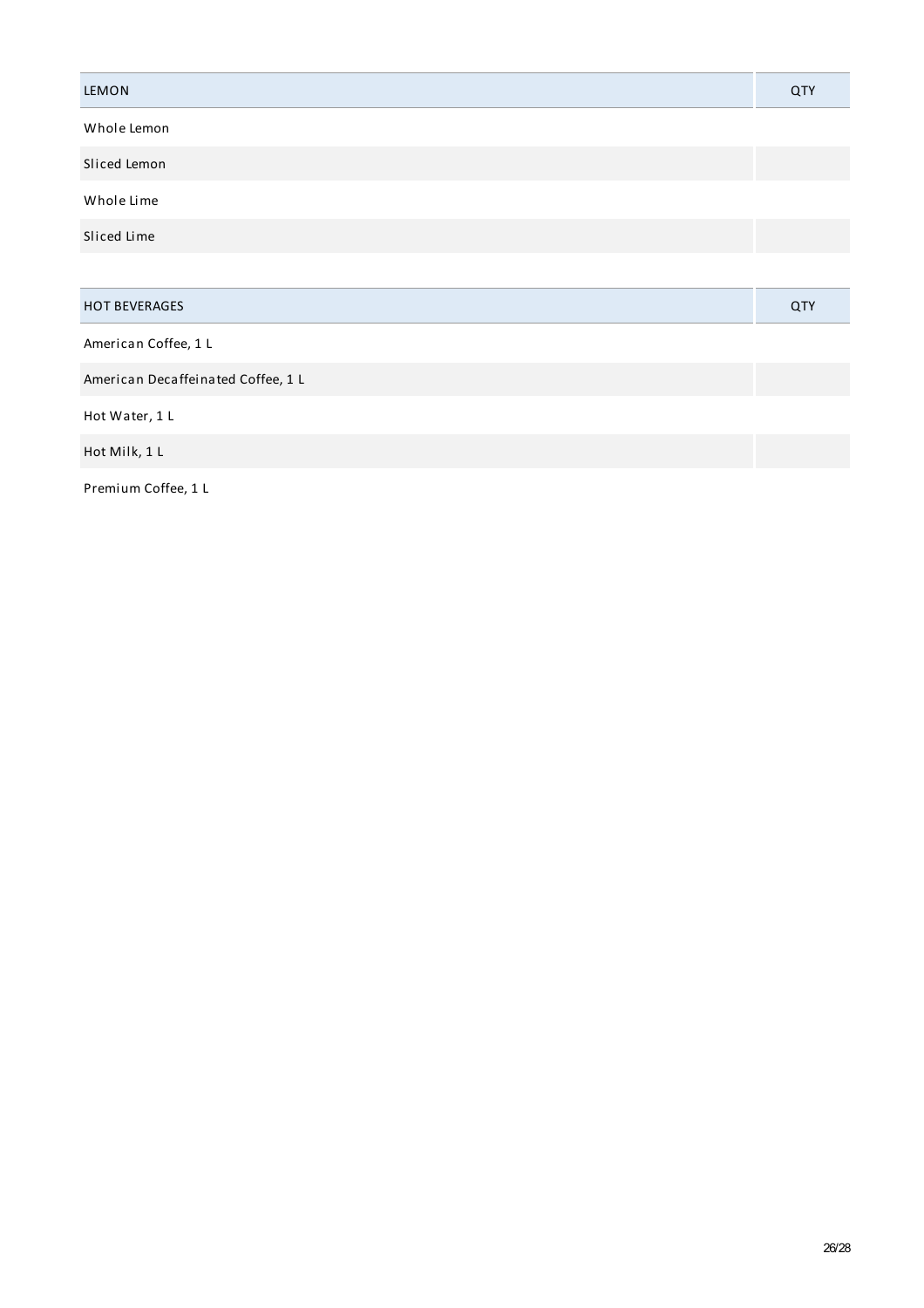| <b>SPIRITS</b>               | QTY |
|------------------------------|-----|
| <b>Bull Dog Gin</b>          |     |
| Bull Dog Gin Mini            |     |
| Gordons Gin                  |     |
| Gordons Gin Mini             |     |
| Macaronesian Gin             |     |
| Bombay Sapphire Gin          |     |
| Bombay Sapphire Gin Mini     |     |
| Blackwood Gin                |     |
| Martin Millers Gin           |     |
| Johnnie Walker Red           |     |
| Johnnie Walker Double Black  |     |
| Johnnie Walker Gold Label    |     |
| Johnnie Walker Premium 18    |     |
| Johnnie Walker Blue          |     |
| Bushmills 10                 |     |
| Bushmills 16                 |     |
| Bushmills 21                 |     |
| Jameson 18                   |     |
| James Martins 20             |     |
| James Martins 30             |     |
| Frapin VS, 700ml             |     |
| Frapin VSOP, 700ml           |     |
| Frapin VIP XO                |     |
| Courvoisier XO               |     |
| Courvoisier VSOP             |     |
| Remy Martin VSOP Mature Cask |     |
| Remy Martin XO Excellence    |     |
| Hennessy XO                  |     |
| Hennessy Prive               |     |

NON-FOOD